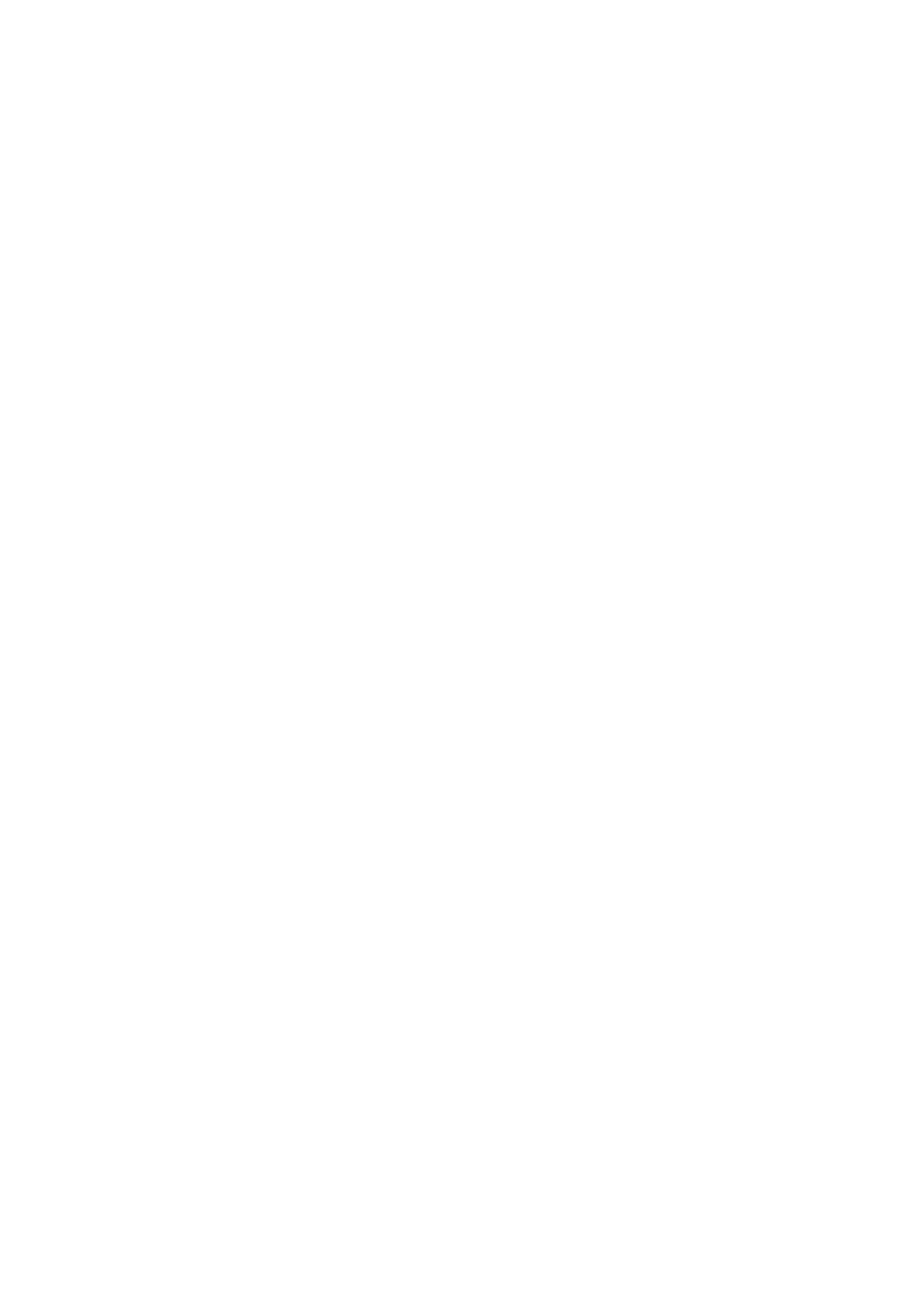| <b>Executive summary</b> |                                                                                       |    |
|--------------------------|---------------------------------------------------------------------------------------|----|
| 1                        | Background                                                                            |    |
| $\overline{z}$           | Stress scenario                                                                       | 8  |
|                          | Box 1 The annual cyclical scenario framework                                          | 10 |
|                          | Box 2 Key differences between the Bank's 2016 stress test and the 2014 and 2015 tests | 15 |
|                          | Box 3 Aggregate UK lending profiles in the stress                                     | 20 |
| 3                        | <b>Baseline</b>                                                                       | 20 |
| 4                        | Hurdle rate                                                                           | 21 |
| 5                        | <b>Publication of results</b>                                                         | 23 |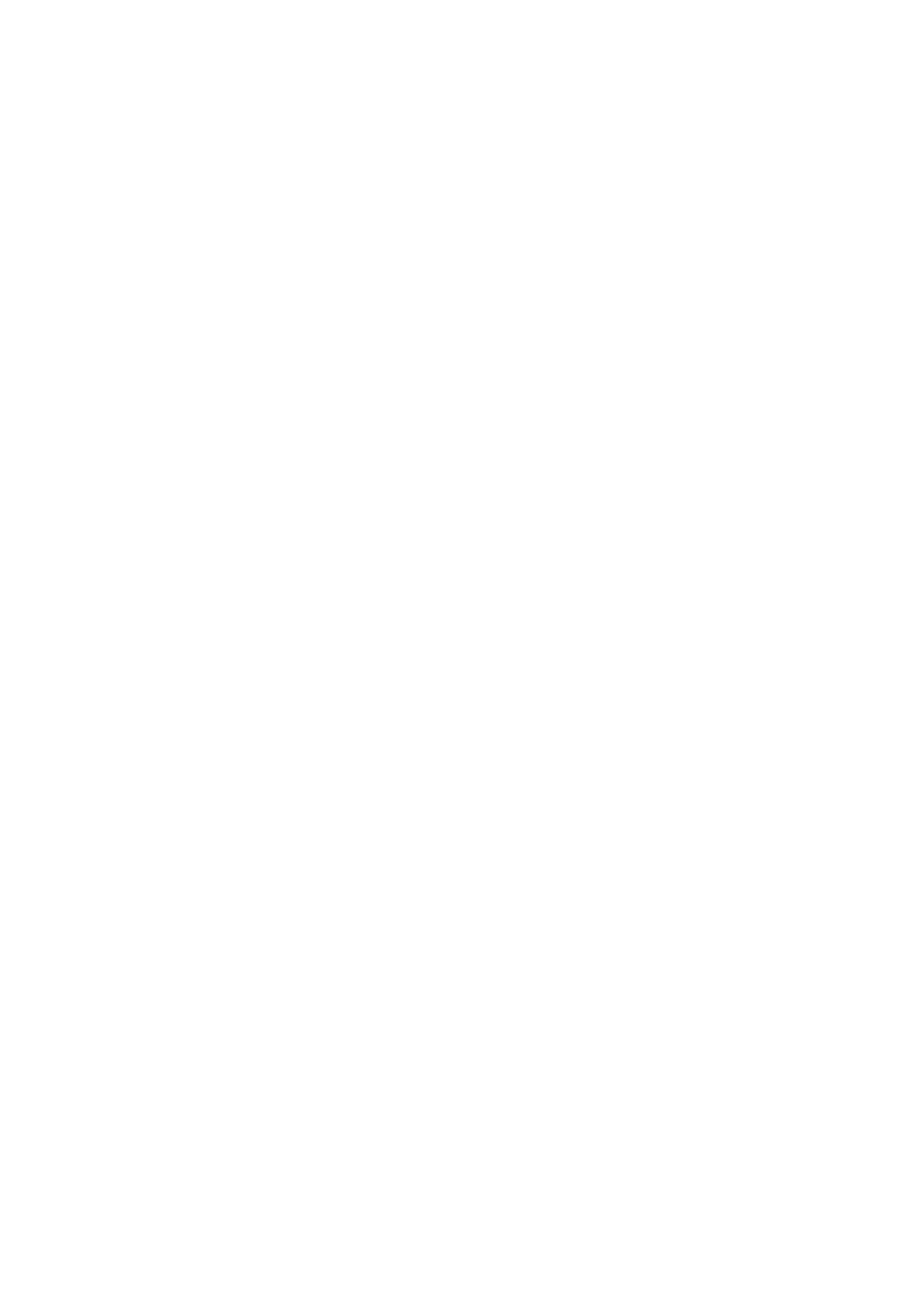## **Executive summary**

**The Bank of England's 2016 stress test has been designed under the new annual cyclical scenario framework. Under this framework, the stress being tested against will generally be severe and broad, in order to assess the resilience of major UK banks to 'tail-risk' events. In addition, where risks are judged to be heightened, the related aspects of the test will be more severe and** *vice versa***. As a result, the severity of the test is related systematically to policymakers' assessments of risk levels across markets and regions.**

**The scenario reflects the judgement of the Financial Policy Committee and Prudential Regulation Authority Board that overall, domestic risks to the UK banking system have risen beyond their subdued levels during the immediate post-crisis period but are not yet elevated. Global risks are judged to be heightened, particularly in China and some other emerging market economies.**

**The stress test hurdle rate framework has also evolved. The changes improve consistency with the capital framework and increase transparency around individual banks' capital requirements.**

**The stress-test results will be used by the Prudential Regulation Authority and the Financial Policy Committee as part of their respective evaluations of the capital adequacy of individual institutions and the resilience of the banking system as a whole.**

#### **Background**

The Bank of England's (hereafter 'the Bank') concurrent stress-testing framework is designed to examine the potential impact of a hypothetical adverse scenario on the health of the banking system and individual institutions within it. Stress tests allow policymakers to assess banks' resilience to a range of adverse shocks and ensure they are sufficiently capitalised, not just to withstand those shocks, but also to support the real economy in a potential future stress.

The Bank's 2016 concurrent stress test (hereafter the '2016 stress test') and methodology have been designed and calibrated by Bank staff, under the guidance of the Financial Policy Committee (FPC) and Prudential Regulation Authority (PRA) Board. The stress test contains three types of stresses, in common with the 2015 exercise:

- A macroeconomic stress scenario, spanning a five-year period to the end of 2020.
- A traded risk stress scenario, which is consistent with the content and calibration of the macroeconomic stress scenario.

• A misconduct costs stress, which is in addition to the macroeconomic and traded risk stress scenarios.

In addition to the stress scenario, the test will assess projections of banks' profitability and capital ratios under a baseline macroeconomic scenario. The UK macroeconomic variables in the baseline scenario have been developed by Bank staff and are broadly consistent with the forecasts published in the February 2016 *Inflation Report*. The international macroeconomic variables are largely consistent with the International Monetary Fund's (IMF's) October 2015 *World Economic Outlook* (*WEO*) projections.

The seven banks and building societies (hereafter 'banks') covered in the 2016 stress test account for around 80% of the outstanding stock of PRA-regulated banks' lending to the UK real economy. These banks have a diverse range of business models and a number operate in a broad range of international markets.(1)

In October 2015 the Bank published *The Bank of England's approach to stress testing the UK banking system* (hereafter the *Approach Document*).(2) It set out the Bank's stress-testing framework to 2018, which has been shaped, in part, by lessons learnt during the first two concurrent stress tests, carried out in 2014 and 2015. In line with the vision mapped out in the *Approach Document*, the Bank will run its first annual cyclical scenario (ACS) in 2016. In 2017, the Bank intends to complement the ACS by running an additional scenario intended to probe the resilience of the system to risks that may not be neatly linked to the financial cycle — the 'exploratory scenario'.

The severity of the stress applied under the ACS will reflect the FPC and PRA Board's assessment of imbalances in credit markets, financial and other asset prices, and the associated level of risk facing the UK banking system. When risks are assessed to be around their standard level, that is neither elevated nor subdued, the Bank will run a stress of material severity, reflecting the evidence that shocks can occur even when risks in credit, financial and other asset markets are not elevated. The severity of the stress will increase as risks are judged to build and decrease after those risks crystallise or abate (see Box 1, pages 10–11).

**Chart A** illustrates how that approach works for a single variable in the stress test (in this example, commercial real estate (CRE) prices):

<sup>(1)</sup> The seven participating banks and building societies are: Barclays plc, HSBC Holdings plc, Lloyds Banking Group plc, Nationwide Building Society, The Royal Bank of Scotland Group plc, Santander UK plc and Standard Chartered plc.

<sup>(2)</sup> For more details see [www.bankofengland.co.uk/financialstability/Documents/](www.bankofengland.co.uk/financialstability/Documents/stresstesting/2015/approach.pdf) [stresstesting/2015/approach.pdf.](www.bankofengland.co.uk/financialstability/Documents/stresstesting/2015/approach.pdf)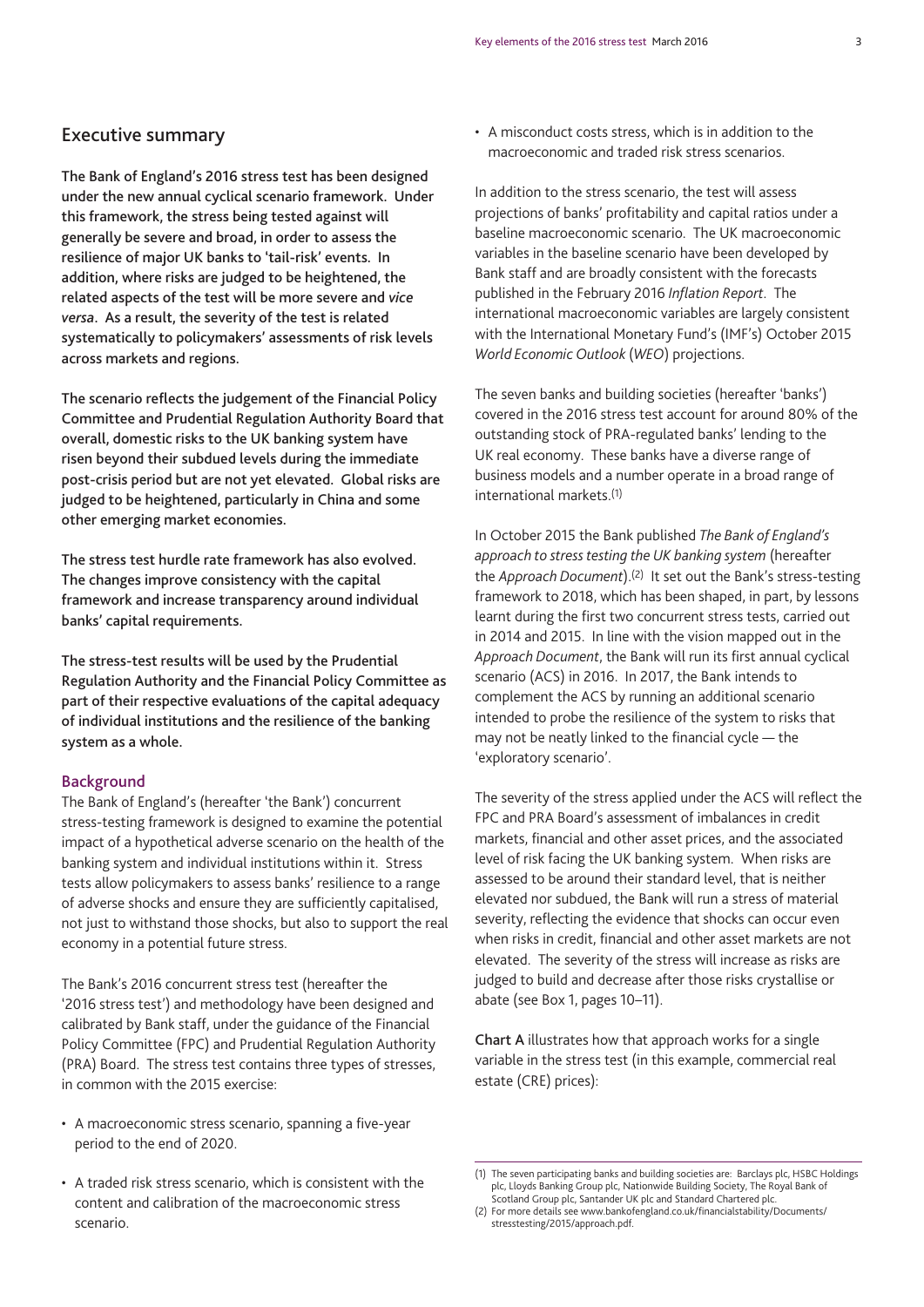**Chart A** Stylised example of stress severity across the cycle — commercial real estate prices(a)



(a) This chart plots an example path for imbalances in CRE prices, which are defined as deviations in CRE prices from an estimated equilibrium. In this example detrending is important because equilibrium CRE prices are likely to rise over time.

- If policymakers judge that CRE prices are around equilibrium (point A) — that is risks of a fall in CRE prices are around their standard level, ie neither elevated nor subdued — then the magnitude of the CRE price fall applied in the stress will correspond to the size of stress the FPC and PRA Board judge that banks should ordinarily be able to withstand (the orange arrow). Note that a material stress is still applied, even when CRE prices are assessed to be around equilibrium. This is because shocks can occur when a variable is at equilibrium, and because of the inherent uncertainties in judging what the true equilibrium is.
- If CRE prices were to have fallen and policymakers judged that they were below equilibrium — that is risks of a further fall in CRE prices were subdued (point B) — then the magnitude of the stress applied would be correspondingly smaller (the blue arrow). Note that the trough in the level of prices relative to equilibrium is similar in cases A and B. In case B, some of the stress has already crystallised.
- Finally if policymakers judge that CRE prices are above equilibrium (point C), with elevated risks of a fall, then the drop in CRE prices applied in the stress will be larger than when risks are assessed as around standard (the green arrow). Again, the trough in the stress is similar.

There is a great deal of uncertainty about the equilibrium value of assets, the true extent of risks and hence the precise likelihood of a stress materialising. But the principle of linking the severity of the scenario to policymakers' risk assessments is based on evidence that more severe outcomes can be more likely when imbalances or risks are more elevated.

In practice, the calibration of stresses for individual variables also take into account other factors, including the tendency of some variables to overshoot after periods of being particularly elevated, as well as the interdependencies between different variables. Further details about how the Bank is implementing the ACS framework are set out in the Bank's October 2015 *Approach Document*, see Box 1 on pages 10–11.

#### **Risk assessment**

In its December 2015 *Financial Stability Report* (*FSR*), the FPC judged that the UK financial system had moved out of the period of retrenchment from risk-taking and balance sheet repair that followed the financial crisis. It made this judgement based on a broad range of indicators encompassing credit growth, borrower indebtedness, credit conditions and property and other asset prices. The FPC also judged that the global macroeconomic environment remains challenging, with risks having become more centred on emerging market economies (EMEs).

The FPC and PRA Board have considered the evolution of risks since the December 2015 *FSR*, and have assessed that overall risks to global activity associated with risks in credit, financial and other asset markets are currently elevated. But within that assessment there are material divergences across economies. **Table 1** summarises their risk assessments across a range of variables which have informed the calibration of the stress incorporated in the 2016 ACS. For a fuller description of the risk assessment underlying the scenario see Section 2.2.

**Table 1** Summary of FPC and PRA Board risk assessments in the 2016 stress test

|                          | Summary of FPC and PRA Board risk assessments                                                                                                                                                                                             |  |  |  |
|--------------------------|-------------------------------------------------------------------------------------------------------------------------------------------------------------------------------------------------------------------------------------------|--|--|--|
| World activity           | Risks to global activity associated with credit, financial and<br>other asset markets are elevated, in large part reflecting<br>risks in China and other EMEs. Within that assessment<br>there are material divergences across economies. |  |  |  |
| <b>Financial markets</b> | Long-term interest rates remain very low, in part driven by<br>historically compressed term premia. The risk of a sharp<br>rise in term premia is elevated, which could have<br>knock-on effects to other asset prices.                   |  |  |  |
| UK property prices       | UK property prices may be vulnerable to rises in long-term<br>interest rates. Prime CRE prices appear overvalued on<br>some metrics. Overall risks to UK property prices are a<br>little elevated.                                        |  |  |  |
| UK activity              | Reflecting the above risks and also that domestic<br>debt-servicing costs are below historic averages, risks are<br>judged to be at a standard level.                                                                                     |  |  |  |

#### **High-level description of the 2016 stress scenario**

**The stress scenarios incorporated in the Bank's concurrent stress tests are not forecasts. Rather, they are coherent 'tail-risk' scenarios designed to be severe and broad enough to assess the resilience of UK banks to adverse shocks, which can occur even when risks are not elevated. Within that framework, the severity of the shocks in the ACS is related to policymakers' risk assessments.**

The following high-level scenario narrative is intended to help explain the stresses explored in the 2016 ACS. A more detailed description of the 2016 stress scenario is provided in Section 2.4.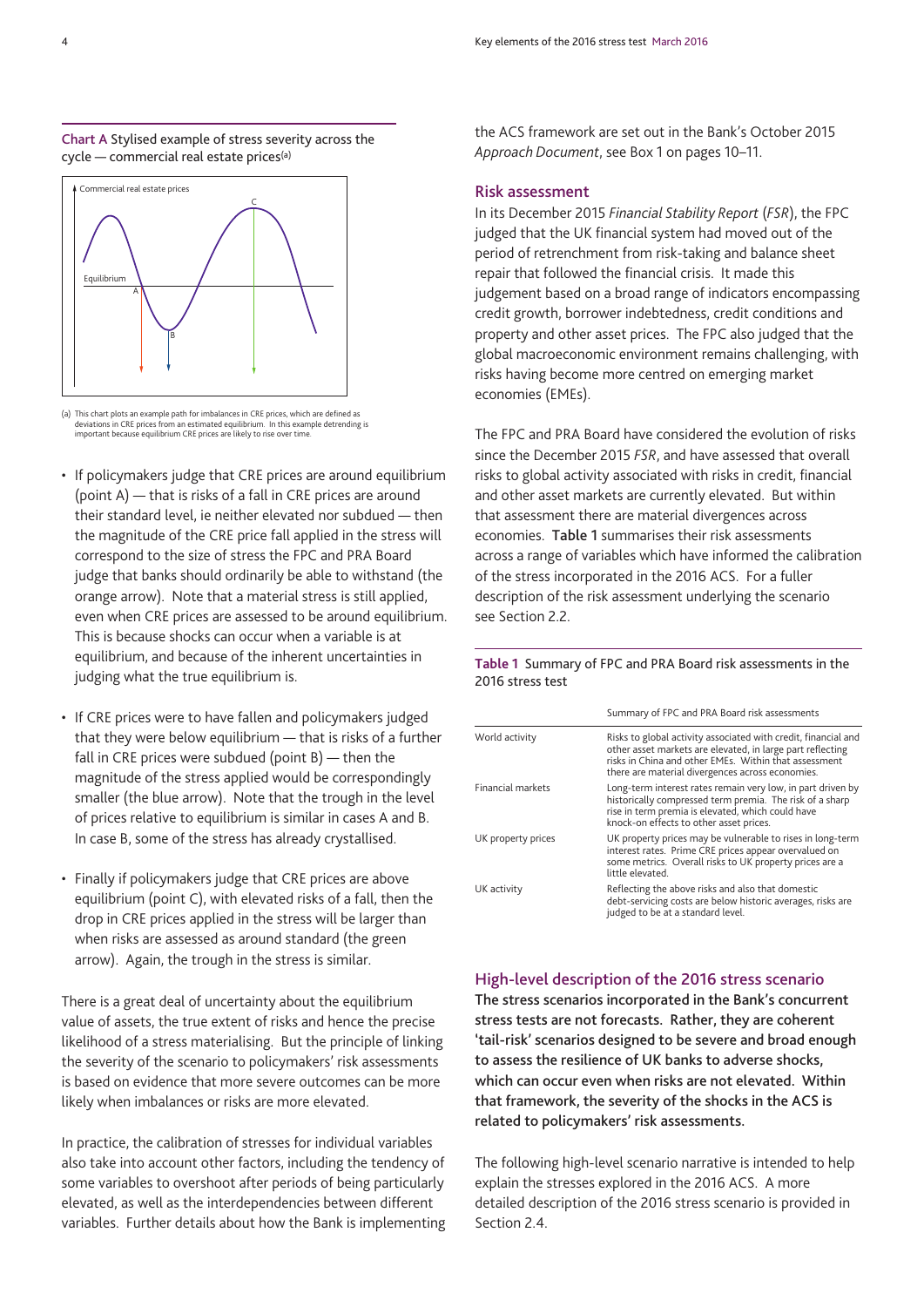In the Bank's 2016 stress scenario vulnerabilities across financial markets and the global and UK economies crystallise. The stress scenario incorporates a synchronised global downturn in output growth. Relative to the baseline scenario, growth in China and Hong Kong is particularly adversely affected. Global GDP growth troughs at -1.9%, as it did during the 2008 global financial crisis.

Investors' risk appetite diminishes and financial market participants attempt to de-risk their portfolios, generating modest safe-haven capital flows and substantial increases in risk premia in financial and property markets. There is volatility in financial markets with emerging market currencies depreciating against the US dollar. Other asset prices fall sharply. Having fallen significantly during 2015, the price of oil troughs at US\$20 per barrel, reflecting the further slowdown in world demand.

Interest rates facing households and businesses increase in the early part of the stress, partly reflecting a rise in term premia on relatively safe long-term government debt. Credit spreads on more risky assets such as corporate bonds rise sharply too. Bank funding spreads also increase. Although policymakers pursue additional monetary stimulus, which starts to reduce long-term interest rates, the overall cost of credit rises in the short term.

In common with other risky asset prices, property prices fall globally. Falls in Chinese and Hong Kong property prices are particularly pronounced, following rapid recent growth. In the United Kingdom, residential property prices fall by 31% — this is particularly concentrated in regions which have recently experienced more rapid price increases.

UK CRE prices fall by 42%, with materially greater falls in prime CRE prices which have risen robustly since the financial crisis, and were around their pre-crisis peak at the end of 2015. Other CRE prices fall less precipitously, reflecting less rapid growth since the crisis.

The level of UK GDP falls by 4.3%, accompanied by a 4.5 percentage point rise in unemployment. The combined impact of increases in the cost of credit, the contraction in world demand, falls in asset prices and heightened uncertainty have a pronounced impact on domestic growth. UK productivity growth remains weak, limiting the recovery in UK activity through the latter part of the stress horizon.

An important macroprudential goal of stress testing is to help assess whether the banking system is sufficiently well capitalised to maintain the supply of credit in the face of adverse shocks. To that end, the Bank has calibrated the scenario based on the assumption that banks supply the amount of credit demanded by the UK real economy in the stress test. That is, banks are assumed not to reduce the

supply of credit, although rises in bank funding costs are passed through to borrowers.

Over the five years of the stress scenario, lending to the UK real economy increases by around 4.5% in total. That reflects UK credit demand in the stress scenario. Banks will be expected to submit lending projections which are consistent with this aggregate profile. Over the first two years of the stress scenario, the demand for credit falls as asset prices fall, investment growth declines, and as the initial rise in bank funding costs incorporated in the stress is passed through to lending rates. The demand for credit rises thereafter as economic activity increases and bank funding costs come down (see Box 3 on page 20).

### **Comparisons with previous stress tests and other severity metrics**

The orientation of the 2014 and 2015 stress tests were determined by the risks that the FPC and PRA Board identified as significant and in need of further exploration. The 2014 stress test focused on risks to the UK household sector, such as a large fall in house prices and a significant rise in unemployment in part as a result of a sharp rise in interest rates. The 2015 stress test focused more on global risks associated particularly with a pronounced contraction in growth in China, other EMEs and the euro-area periphery, as well as on risks associated with lending to UK corporates.

An important motivation for the ACS framework is to help the FPC and PRA Board set capital requirements and buffers for individual firms across the banking system, whether their business models are heavily UK lending focused, or more global or trading focused. That means that stress tests calibrated under the ACS framework will incorporate a broader range of domestic and global risks than the Bank's previous concurrent stress tests. Some global shocks in the 2016 stress test are therefore more comparable to those in the Bank's 2015 test (**Chart B**), while some of the domestic shocks are more akin to those contained in the 2014 stress test.

The change in approach to scenario design in 2016 means it is not possible to infer from the change in the severity of the scenario how risks are assessed to have evolved. For example, the US stress looks more severe in 2016 but it was not an important part of the 2014 or 2015 tests, which focused on other areas. In future years, it will be possible to read across from changes in scenario severity to changes in judgements about risks.

For further discussion of the differences between the 2016 stress and the 2014 and 2015 tests, see Box 2 on pages 15–16.

The FPC and PRA Board have judged that, for a given level of risk, the severity of the UK scenario should be greater than for the world economy. That reflects the evidence that the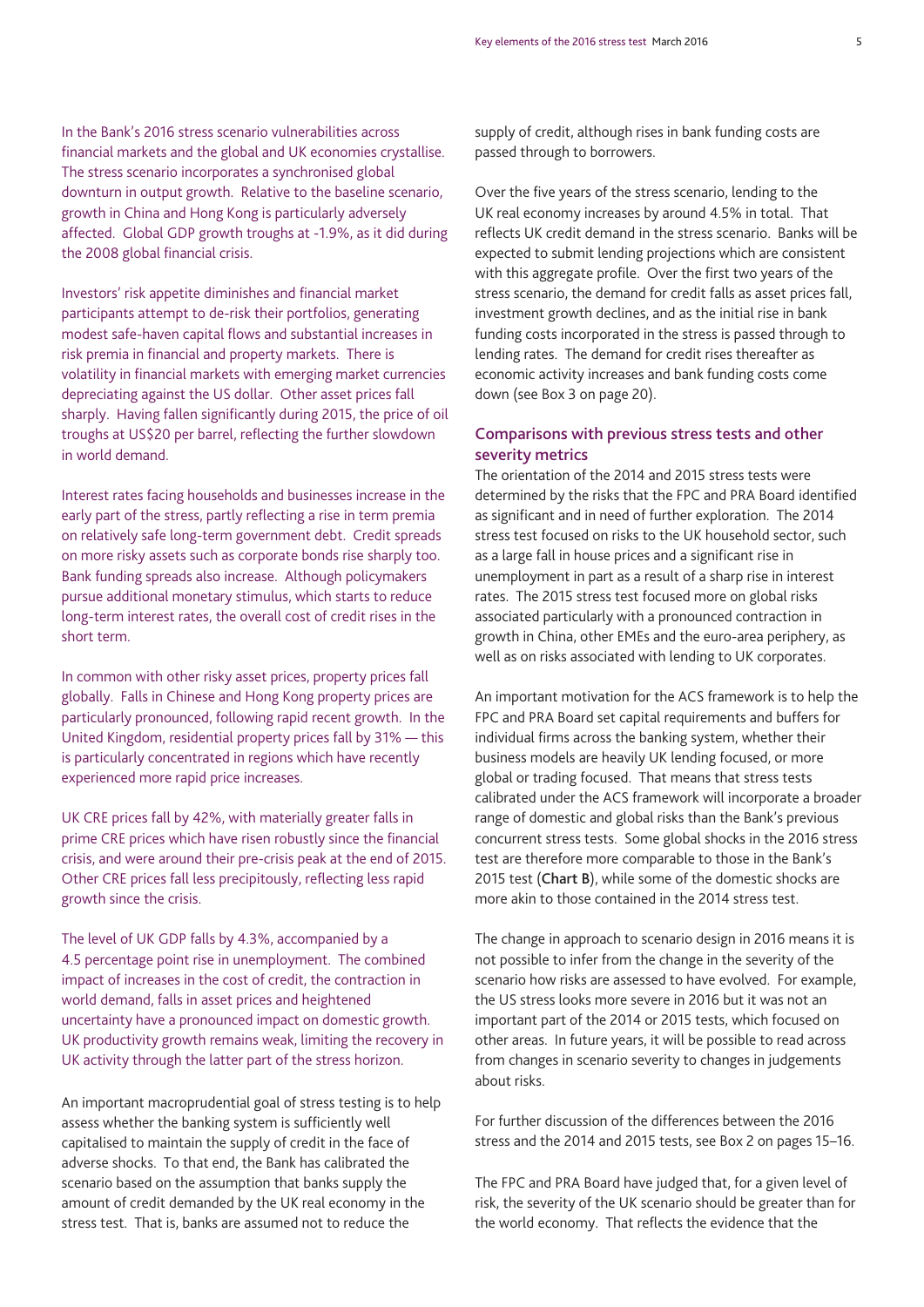

#### **Chart B** Differences in severity of GDP stresses across the 2014, 2015 and 2016 exercises<sup>(a)</sup>

Sources: Bank of England, European Banking Authority, European Commission, IMF October<br>2014 World Frangmic Outlook, IMF October 2015 World Frangmic Outlook, IMF January 201 2014 *World Economic Outlook*, IMF October 2015 *World Economic Outlook,* IMF January 2016 *World Economic Outlook Update* and Bank calculations.

- (a) Chart shows the maximum deviation between calendar-year real GDP in the stress and baseline scenarios, over the three-year (2014 scenario) and five-year (2015 and 2016 scenarios) horizons.
- (b) The 2014 bars are calculated from: (i) the 2014 UK variant scenario (for the<br>United Kingdom) and the 2014 EBA scenario (for foreign economies) in the stress, and<br>(ii) the projections of the MPC as communicated in the F the United Kingdom) and the European Commission's Winter 2014 forecast (for foreign economies) in the baseline.
- (c) Baseline projections in 2015, other than for the United Kingdom, are consistent IMF's projections in the October 2014 IMF *World Economic Outlook*. Bank staff have
- quarterly interpolated the original annual series. (d) Baseline projections in 2016, other than for the United Kingdom, are largely consistent with the IMF's projections in the October 2015 IMF *World Economic Outlook*. Bank staff have quarterly interpolated the original annual series. The baseline projection for Brazil is based on the IMF's January 2016 *World Economic Outlook Update*, to take account of material news between October and year-end. Bank staff have extended the profile to 2020.

(e) World GDP is weighted by purchasing power parity.

variation in global GDP is lower than that of UK GDP because it is more diversified in nature. However, adjustment has been made to reflect the evidence that performance of economies becomes more highly correlated in a crisis.

#### **Hurdle rate for stress-test participants and policymaker responses**

The results of the stress test, together with the results of stress tests that banks conduct as part of the Internal Capital Adequacy Assessment Process (ICAAP), provide the FPC and the PRA with a rich information set. These results, and other relevant information, are used by the FPC and the PRA to co-ordinate their policy responses to ensure that the banking system as a whole, and individual banks within it, have sufficient capital to absorb losses and maintain the supply of credit to the real economy even in a stress. They can do so by adjusting a range of regulatory capital buffers, including the UK countercyclical buffer (CCyB), sectoral capital requirements (SCRs) and the PRA buffer.

In producing their balance sheet projections under the stress scenario, banks should assume that the FPC will set the UK countercyclical capital buffer (CCyB) rate at zero in the stress.

A bank may be required to take action to strengthen its capital position, depending on the PRA's assessment of the bank's

capital adequacy. A key determinant of the type of action that a bank may be required to take as a result of the stress test is where its capital ratio falls in the stress, relative to the level of capital that banks are expected to maintain — otherwise known as the hurdle rate.

As set out in the *Approach Document*, to improve the consistency between the concurrent stress test and the regulatory capital framework, and to improve the transparency about individual banks' minimum capital requirements, the hurdle rate framework will evolve in two ways, starting with the 2016 ACS.

First, each bank will be expected to meet all of its minimum risk-based CET1 capital requirements in the stress scenario. These comprise both the internationally agreed minima ('Pillar 1') and any uplift to that minimum capital requirement set by the PRA through Pillar 2A.(1) Pillar 2A is intended to correct for risks that are not captured (or not adequately captured) in Pillar 1. As Pillar 2A varies across banks, this will mean there is no longer a common CET1 risk-weighted hurdle rate across all banks. The Tier 1 leverage ratio hurdle rate will continue to be 3% for all participating banks.

A second change is that, in addition to the hurdle rate, the 2016 stress test will include a 'systemic reference point' against which the results will be assessed. From 2016, banks designated as globally systemic (G-SIBs) are beginning to phase in additional common equity Tier 1 (CET1) capital buffers that, by 2019, will range between 1 and 2.5% of risk-weighted assets. The objective of these buffers is to allow systemic banks to withstand greater stress than others, reflecting the greater economic costs in the event of their failure. The systemic reference point will be the sum of the hurdle rate and the phase-in path of a bank's G-SIB buffer. In a real stress, banks would be able to use these G-SIB buffers, like other buffers, to absorb losses. The use of the systemic reference point does not make the G-SIB buffer unusable in practice; it acts to ensure that banks of greater systemic importance would be able to withstand a stress in practice that is even more severe that the Bank's stress scenario. For more details see Section 4.

#### **Publication of results**

The results of the 2016 ACS will be published in 2016 Q4. The Bank is committed to disclosing the information necessary to explain the stress-test results. The Bank intends to disclose at least as much bank-specific information about the headline impact of the stress on capital adequacy as it did in the 2015 stress-test results publication.

<sup>(1)</sup> All participants in the 2016 stress test with December financial year ends have disclosed their current Pillar 2A in their 2015 Annual Reports. Nationwide, which has an April year end, disclosed its current Pillar 2A requirement in its 2015–16 Interim Results.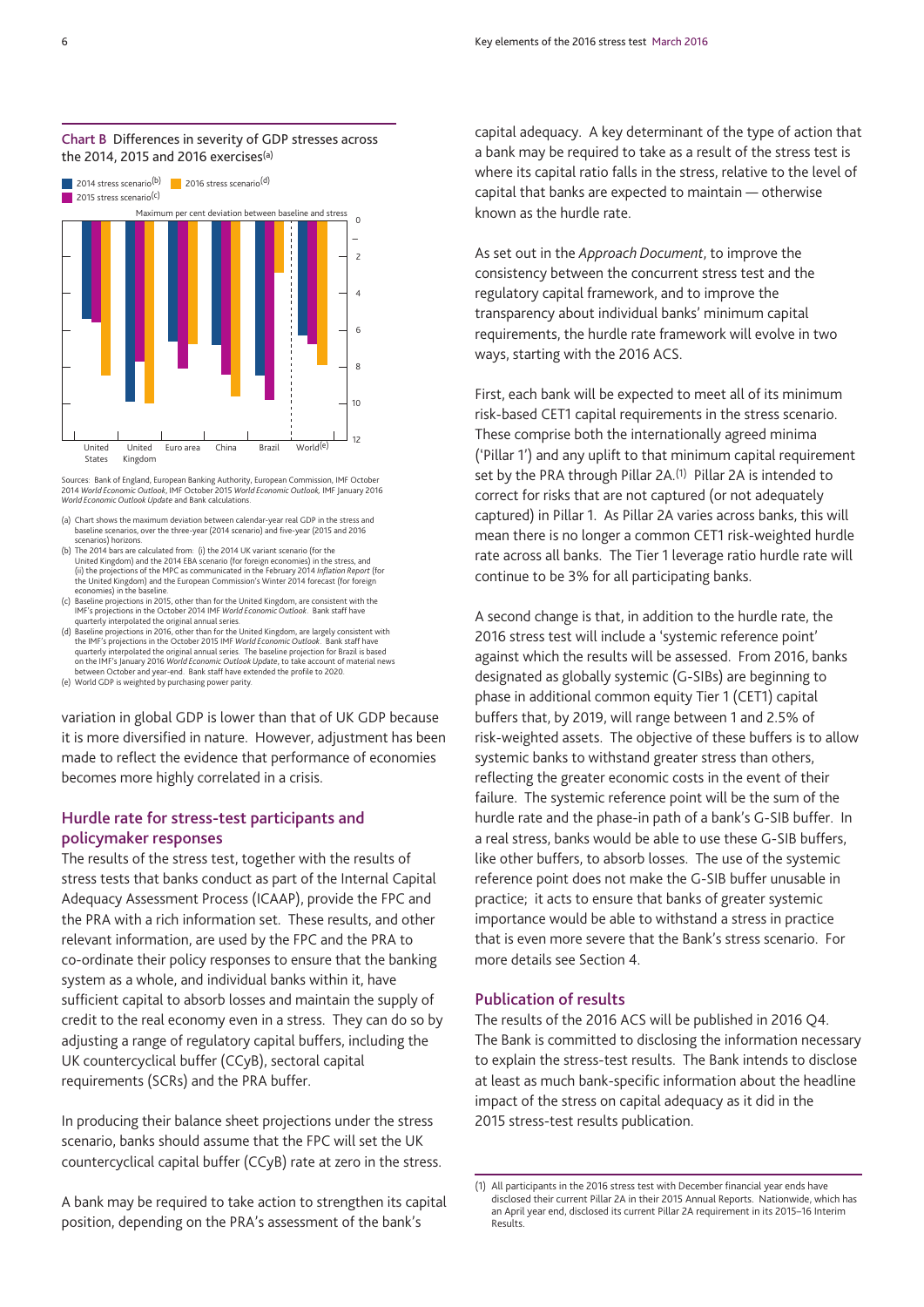## **1 Background**

A stress test examines the potential impact of a hypothetical adverse scenario on the health of the banking system and individual institutions within it. Stress tests allow policymakers to assess banks' resilience to a range of adverse shocks and ensure they are sufficiently capitalised, not just to withstand those shocks, but also to support the real economy in a potential future stress.

Following on from an FPC Recommendation in March 2013, the Bank ran its first concurrent stress test of the United Kingdom's largest banks in 2014, followed by a second test in 2015. The results of these tests were used to inform decisions about system-wide policy by the FPC and firm-specific supervisory actions by the PRA, including the setting of capital buffers.(1)

The Bank's *Approach Document*, published in October 2015, set out the Bank's stress-testing framework to 2018, which has been shaped, in part by lessons learnt during the 2014 and 2015 tests.

As outlined in the *Approach Document*, between 2016 and 2018 the Bank will:

- Apply an approach to stress testing that is explicitly countercyclical, with the severity of the test, and associated regulatory capital buffers, varying systematically with the state of the financial cycle.
- Improve the consistency between the concurrent stress test and the overall capital framework, including by ensuring that systemically important banks are held to higher standards.
- Enhance its own modelling capability, while ensuring that participating banks continue to play an important role in producing their own projections of the impact of the stress.

In line with the vision mapped out in the *Approach Document*, the Bank will run the ACS for the first time in 2016. The severity of the stress will generally be severe and broad, in order to assess the resilience of major UK banks to 'tail-risk' events. In addition, where risks are judged to be heightened, the related aspects of the test will be more severe and vice versa. As a result, the severity of the test is related systematically to policymakers' assessments of risk levels across markets and regions. For further details about how the Bank is implementing the ACS framework set out in the *Approach Document*, see Box 1 on pages 10–11.

In addition to concurrent stress testing, the PRA continues to ask banks to perform other individual stress tests as part of

each bank's Internal Capital Adequacy Assessment Process (ICAAP), which is another important tool informing microprudential decision-making.

The seven banks covered in the 2016 stress test account for around 80% of the outstanding stock of PRA-regulated banks' lending to the UK real economy. These banks also have a diverse range of business models and operate in a broad range of international markets (**Chart 1**).





Sources: Bank of England and Bank calculations.

a) Data are as at end-2015. Geographical exposures are based on residence of immediate)<br>counterparty, Exposures includes loans and advances, claims under sale and repurchase<br>agreements, long and short-term debt securities

(b) Euro-area periphery is defined as Cyprus, Greece, Ireland, Italy, Portugal and Spain.

In 2017, the Bank intends to complement the ACS by running an additional scenario intended to probe the resilience of the system to risks that may not be neatly linked to the financial cycle — the 'exploratory scenario'.

In February 2016, the European Banking Authority (EBA) launched its 2016 EU-wide stress test.(2) The EU-wide test seeks to provide supervisors, banks and other market participants with a common analytical framework to consistently compare and assess the resilience of EU banks to economic shocks. As set out by the EBA, the EU-wide test is intended to complement, not substitute, other supervisory stress tests. Four UK banks are participating in the 2016 EU-wide exercise. The Bank's 2016 concurrent stress test is separate from the EBA exercise. The EBA expects to publish the results of the exercise in early 2016 Q3.

<sup>(1)</sup> For more details see [www.bankofengland.co.uk/financialstability/documents/fpc/](http://www.bankofengland.co.uk/financialstability/documents/fpc/results011215.pdf) [results011215.pdf.](http://www.bankofengland.co.uk/financialstability/documents/fpc/results011215.pdf)

<sup>(2)</sup> For more details see the EBA's stress testing website at [www.eba.europa.eu/-/eba](www.eba.europa.eu/-/eba-launches-2016-eu-wide-stress-test-exercise)[launches-2016-eu-wide-stress-test-exercise.](www.eba.europa.eu/-/eba-launches-2016-eu-wide-stress-test-exercise)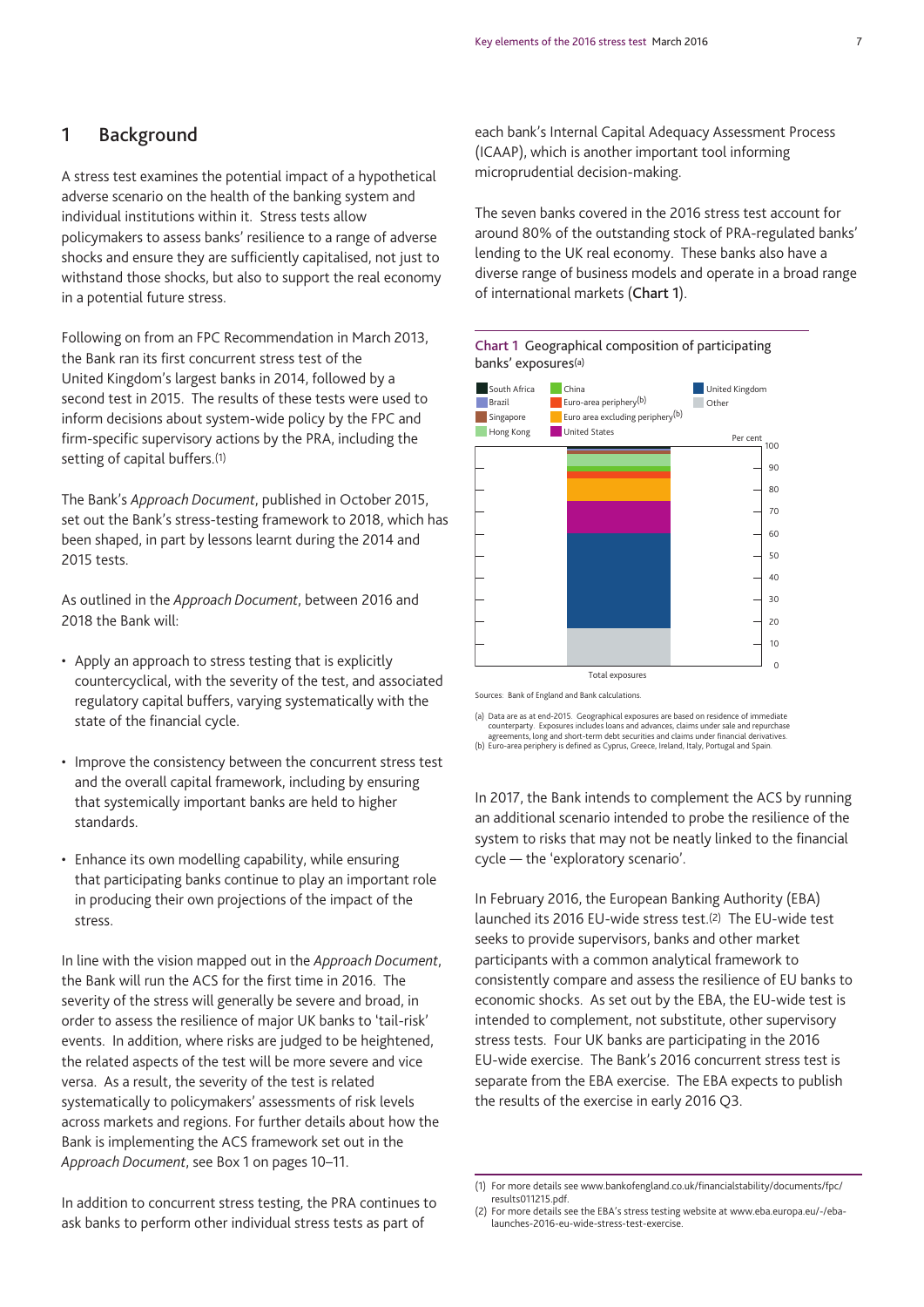The rest of this document is structured as follows:

Section 2 provides details about the 2016 stress scenario:

- Section 2.1 outlines the key elements of the stress test.
- Section 2.2 explains the FPC and PRA Board's risk assessment and how that links to the calibration of the stress scenario.
- Section 2.3 provides a high-level description of the 2016 macroeconomic stress scenario.
- Section 2.4 provides more detail about the stress scenario.
- Section 2.5 sets the severity of the stress scenario in broader historical context.
- Section 2.6 describes the Bank's approach to traded risk in the stress test.
- Section 2.7 describes the approach to misconduct costs in the stress test.

Section 2 also contains three boxes:

- Box 1 outlines the motivation behind the new ACS framework and how it has been implemented.
- Box 2 compares the 2016 test with the two concurrent stress tests preceding it.
- Box 3 discusses the aggregate UK lending profiles in the stress scenario.

Section 3 describes the baseline scenario for the 2016 test. Section 4 describes the hurdle rate framework for the 2016 stress. And Section 5 outlines plans for publishing the results of the test.

Two further documents published today provide banks with methodological guidance for conducting their own analysis.(1) The full set of variable paths underlying the macroeconomic stress scenario is also available on the Bank's website.(2)

## **2 Stress scenario**

This section starts by describing the main features of the 2016 stress. It then summarises the context in which the FPC and PRA Board have made their risk assessments and the stress scenario has been designed. The section goes on to outline the scenario narrative before providing further detail on the severity of the stress scenario, including by comparing it to past UK and international episodes of adverse macroeconomic and financial conditions. Box 1 explains the way in which the Bank's ACS framework outlined in the October 2015 *Approach Document* has been implemented. Box 2 explains the key qualitative and quantitative differences between the 2015 and 2016 scenarios. Box 3 discusses the aggregate UK lending profiles in the stress scenario.

**The stress scenarios incorporated in the Bank's concurrent stress tests are not forecasts. Rather, they are coherent**

**'tail-risk' scenarios designed to be severe and broad enough to assess the resilience of UK banks to adverse shocks, which can occur even when risks are not elevated. Within that framework, the severity of the shocks in the ACS is related to policymakers' risk assessments.**

#### **2.1 Main elements of the Bank's 2016 stress test**

The Bank's 2016 concurrent stress test and methodology have been designed and calibrated by Bank staff, under the guidance of the FPC and the PRA Board. The stress test contains three types of stresses, in common with the 2015 exercise:

- A macroeconomic stress scenario, spanning a five-year period to the end of 2020.
- A traded risk stress scenario, which is consistent with the content and calibration of the macroeconomic stress scenario.
- A misconduct costs stress, which is in addition to the macroeconomic and traded risk stress scenarios.

#### **2.2 Risk assessment**

The severity of the stress applied under the ACS each year will reflect the FPC and PRA Board's assessments of imbalances in credit, financial markets, and asset prices, and the associated level of risk facing the UK banking system (see Box 1 on pages 10–11). This means that there is a direct link between the calibration of the 2016 scenario and the FPC and PRA Board's assessment of risks facing individual banks and the UK banking system as a whole.

In its December 2015 *FSR*, the FPC judged that the UK financial system had moved out of the period of retrenchment from risk-taking and balance sheet repair that followed the financial crisis. It made this judgement based on a broad range of indicators encompassing credit growth, borrower indebtedness, credit conditions and property and other asset prices. The FPC also judged that the global macroeconomic environment remains challenging, with risks having become more centred on emerging market economies (EMEs).

#### The domestic risk environment

Overall, risks stemming from domestic credit have risen beyond their subdued levels during the immediate post-crisis period. However, the FPC judges that they are not yet elevated. Supported by low interest rates, debt-servicing costs remain below historic averages and the proportion of highly indebted households has not increased.

<sup>(1)</sup> Guidance for participating banks and building societies can be found here: [www.bankofengland.co.uk/financialstability/pages/FPC/stresstest.aspx.](http://www.bankofengland.co.uk/financialstability/pages/FPC/stresstest.aspx)

<sup>(2)</sup> The variable paths for the Bank's 2016 stress test can be found here: [www.bankofengland.co.uk/financialstability/Documents/stresstesting/2016/](http://www.bankofengland.co.uk/financialstability/Documents/stresstesting/2016/variablepaths.xlsx) [variablepaths.xlsx.](http://www.bankofengland.co.uk/financialstability/Documents/stresstesting/2016/variablepaths.xlsx)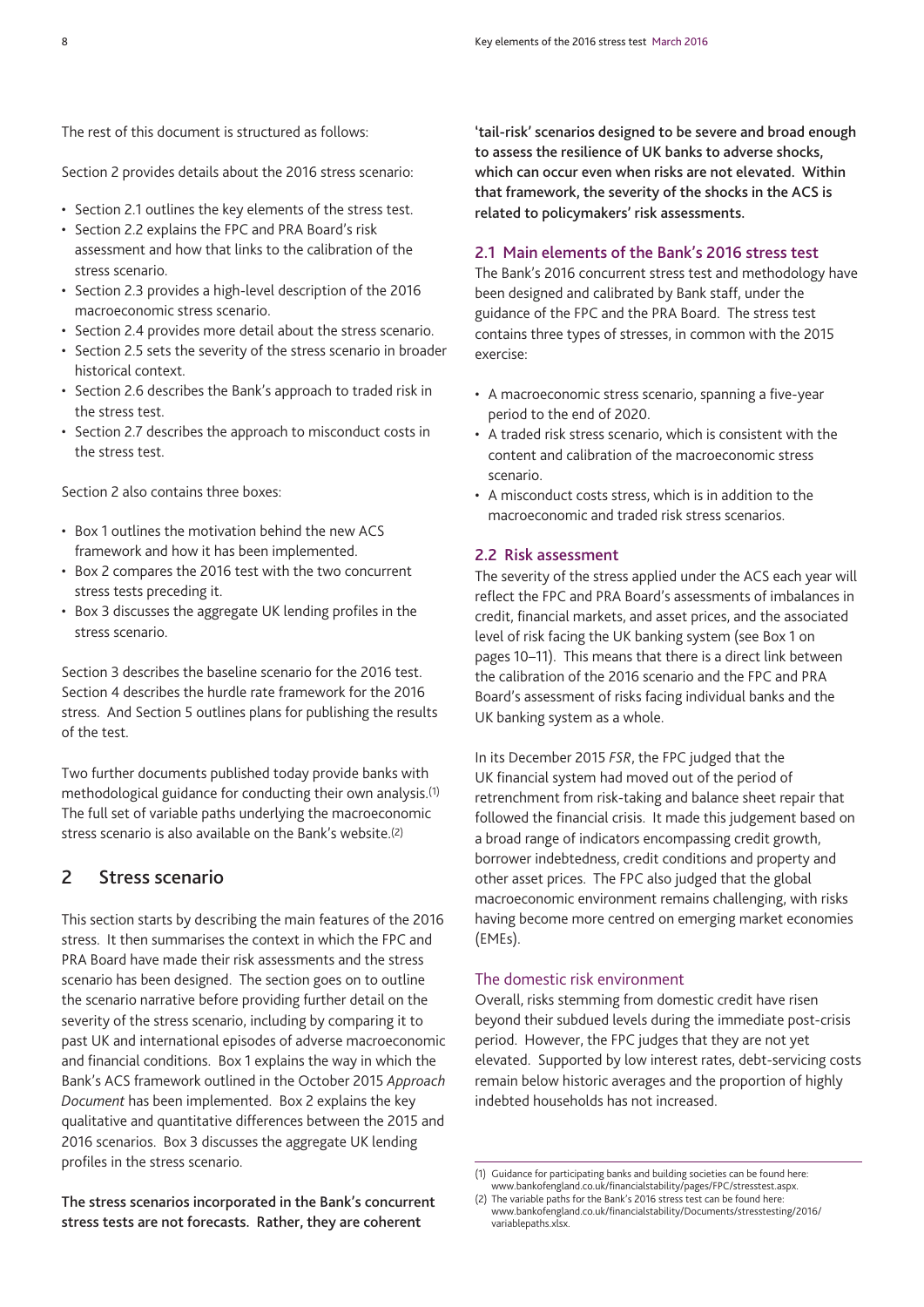Risks from credit terms are judged to be around standard. Lending spreads are high relative to their pre-financial crisis averages but are judged to be around their post-crisis equilibria. Likewise, non-price terms of household credit appear to be around normal, though terms in the corporate leverage loan market appear to be a little looser than normal.

Risks from UK asset prices are assessed to be slightly elevated, but have fallen somewhat since the turn of the year as corporate bond and equity prices have decreased. Nevertheless, residential and CRE property prices in the United Kingdom continue to grow faster than nominal GDP. And prices are high relative to incomes and rents respectively. Within that, prime CRE is judged to be a particular pocket of risk, whereas risks are less elevated in the other parts of the market, where prices have risen more modestly.

UK property prices could be forced to adjust in response to a sharp increase in market interest rates that was not accompanied by an increase in real incomes, for example as a result of an increase in the level of term premia, which remain compressed relative to their average levels. An important factor in assessing their riskiness is therefore the extent to which low long-term real rates, and particularly compressed term premia, are likely to persist. Given that compression, the risk associated with an adjustment in term premia are judged to be somewhat elevated.

#### The global risk environment

The global macroeconomic environment remains challenging, with risks arising from the global environment having shifted in origin from advanced economies to EMEs during the course of 2015.

Since the turn of the year, downside risks to global growth prospects have increased, and forecasts have been lowered, particularly for China and other EMEs. Financial market participants have focused more heavily on the potential for spillovers from indebted EMEs and this has been reflected in global capital flows. China and other EMEs have experienced net capital outflows.

Overall risks to global activity associated with financial conditions are judged to be elevated, in large part reflecting risks in China and other EMEs. But within that assessment there are material divergences across economies.

Risks in China and Hong Kong are judged to be elevated. Corporate leverage is high and rising, and terms of credit particularly in China — remain accommodative. China has experienced rapid credit growth, with the debt to GDP ratio rising by 85 percentage points between 2008 and 2014. The majority of this growth has been attributable to the corporate, and in particular the real estate and construction

sectors. Household debt is also increasing rapidly, albeit from a low base. Hong Kong is similarly highly leveraged, and appears to be in the advanced stages of an expansionary phase with real house prices rising by 60% in the five years to 2015 Q3.

The level of risk associated with financial conditions in EMEs other than China varies. For other Asian EMEs with large US-denominated debts and material trade linkages to China, the risks are judged to be more elevated than other EMEs. India has just emerged from a period of subdued credit growth. Brazil is currently in a deep recession, with falling property prices, so in this case, risks associated with the state of the financial cycle have started to crystallise.

In the euro area, aggregate credit growth remains subdued in a historical context, as do property prices. But against that, underlying vulnerabilities, including the high level of debt in some euro-area economies, means that risks are not subdued. There are, however, considerable differences across economies within the euro area.

The level of risk to US activity from the state of the financial cycle is judged to be around standard. Within that, risks associated with household lending appear slightly more subdued, and risks associated with corporate lending slightly more elevated. Judged relative to the historical relationship between overall US credit and GDP, the level of credit to GDP appears low, and household deleveraging continues to be in evidence, albeit at a diminished pace over recent quarters, as unsecured lending growth has picked up. Balanced against that, until the start of 2016, credit and asset price growth had been strong, particularly in the corporate sector, with the degree of corporate leverage returning to around the levels observed prior to the financial crisis. Related to that, the terms of corporate credit appear to have loosened somewhat since the financial crisis, although there is some recent evidence of tightening.

Overall, taking their domestic and global risk assessments together, the FPC and PRA Board judged that risks to UK activity are relatively standard. As such, the UK GDP and unemployment stress scenarios in the 2016 ACS are at around standard severity.

**Table A** summarises the risk-level assessments described above.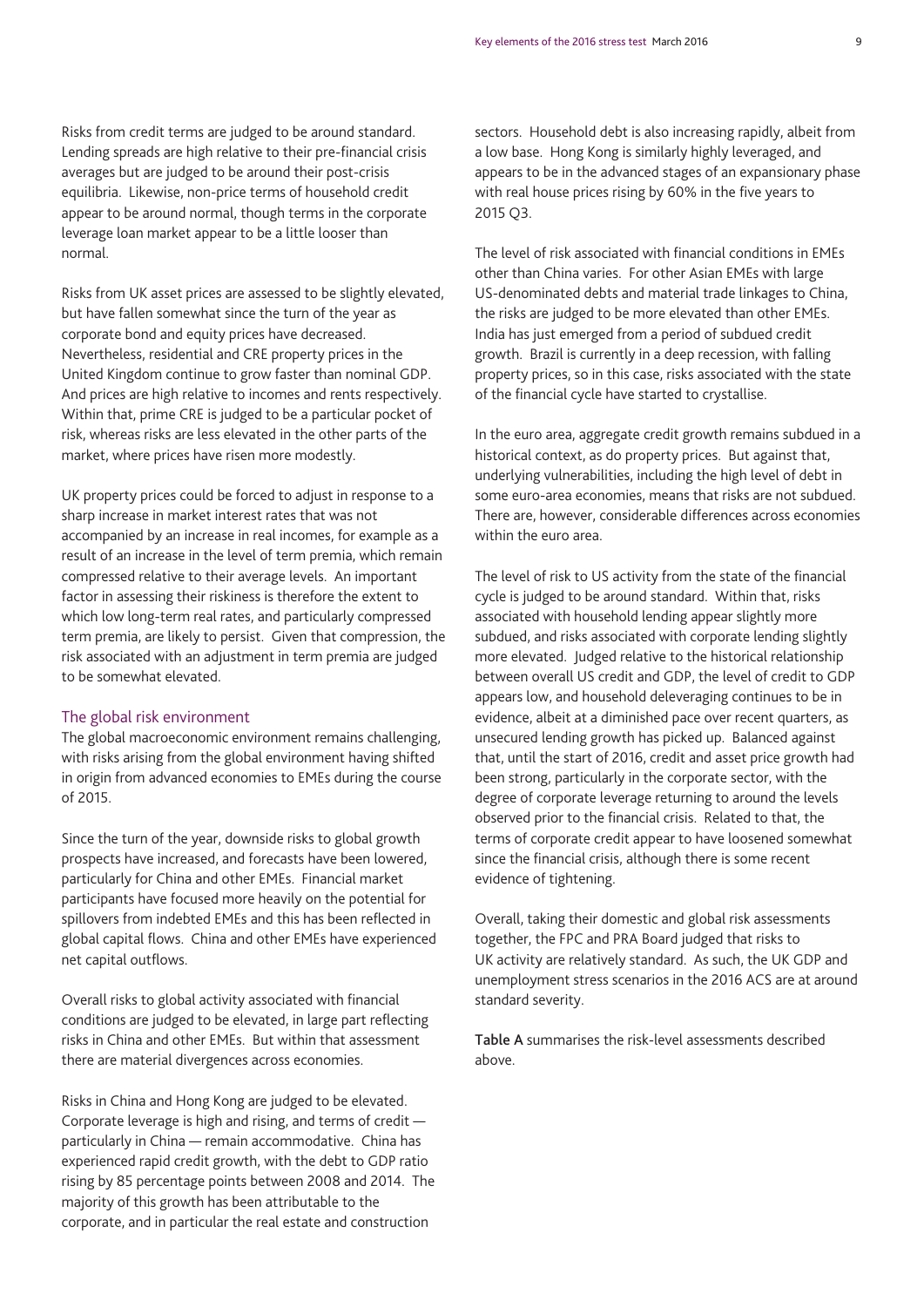## **Box 1 The annual cyclical scenario framework**

The 2016 stress test is the first exercise to be conducted under the Bank's updated approach to stress testing. A central feature of this updated approach is that the Bank will now be running two types of stress scenarios that will be common across participating banks.

The first type of scenario — an annual cyclical scenario (ACS) — will be used to assess risks associated with conditions in credit, financial and other asset markets. The ACS is running for the first time in 2016, and is the focus of this box. The second type of scenario, an exploratory scenario, will be used to probe the resilience of the system to risks that policymakers judge to be emerging threats to financial stability and individual banks, but may not be neatly linked to the financial cycle. The exploratory scenario will run for the first time in 2017.

#### **Principles behind the annual cyclical scenario**

Under the new framework, each year, the calibration of the ACS will reflect the assessment of the FPC and PRA Board about the risks facing UK banks in a systematic way. In a standard risk environment, the Bank will run a severe stress, reflecting evidence that shocks can happen even when risks in credit, financial and other asset markets are around standard. The stress scenario will become more severe from year to year when risks are judged to have increased, and similarly less severe when risks are judged to have diminished or crystallised. The underlying risk tolerance of policymakers will not vary from test to test; in other words, given prevailing risks the very low likelihood of the event they want to ensure the banking system is capitalised against will not vary.

The severity of the scenario is likely to be greater in a boom, for example when growth in credit is rapid and policymakers judge that asset prices are more likely to be unsustainably high. In such episodes, financial markets and institutions might believe that risks are low. That risk illusion may cause risk premia to be compressed, which in turn may fuel further growth in credit and asset prices. By leaning against these tendencies, the stress-testing framework will be explicitly countercyclical. This systematic approach should mean that markets and banks will be better able to anticipate the broad shape and severity of the scenario over time.

#### **Practical implementation of the ACS framework**

The ACS incorporates both domestic and global elements. The United Kingdom is a highly open economy with an international banking system. Developments in the rest of the world are likely to have a sizable impact on the UK economy and financial sector through a range of channels. The ACS

attempts, therefore, to capture risks in relevant overseas economies, to the extent that they are judged to be material for the UK banking sector. The ACS also includes a traded risk component, which is linked to the macroeconomic aspects of the scenario.

To calibrate the ACS, the FPC and PRA Board assess the level of current risks in particular credit, financial, and other asset markets. In determining whether risks in individual markets are subdued or elevated, the FPC and PRA Board take a range of indicators into account. For example, in assessing whether risks in the housing market are elevated, policymakers consider factors such as the level of house prices relative to trends, household incomes, estimates of rental yields, interest rates and debt serviceability metrics.

In reality, there is a continuum of different risk levels around different variables in particular credit, financial and other asset markets. For tractability, in this document those risk levels are described as ranging from subdued to elevated. For a single market variable, a 'standard' risk assessment, where risks are neither reduced nor elevated, is generally synonymous with that variable being around its historical average, once any trends, structural breaks, and long-run fundamental drivers are taken into account. The risk assessment may also be affected by the risks around other variables thought to have a material influence on the variable in question.

The outturns for key macroeconomic and financial market variables in the stress reflect these risk assessments. Where risks in a particular market are judged to be elevated, the severity of the shock to that market will be increased. And where risks in a particular market are judged to be subdued, the severity of the shock to that market will be reduced. When risks are assessed to be around their standard level, the severity of the stress will be determined by the magnitude of stress that the FPC and PRA Board consider that banks should ordinarily be able to withstand.

**Chart A** illustrates how that approach works for a single variable in the stress test (in this example, CRE prices):

- If policymakers judge that CRE prices are around equilibrium (point A) — that is risks of a fall in CRE prices are neither elevated nor subdued — then the magnitude of the CRE price fall applied in the stress will correspond to the size of stress the FPC and PRA Board judge that banks should ordinarily be able to withstand (the orange arrow). Note that under this approach a material stress is still applied, even when CRE prices are assessed to be around equilibrium.
- If CRE prices were to have fallen and policymakers judged that they were below equilibrium — that is risks of a further fall in CRE prices were subdued (point B) — then the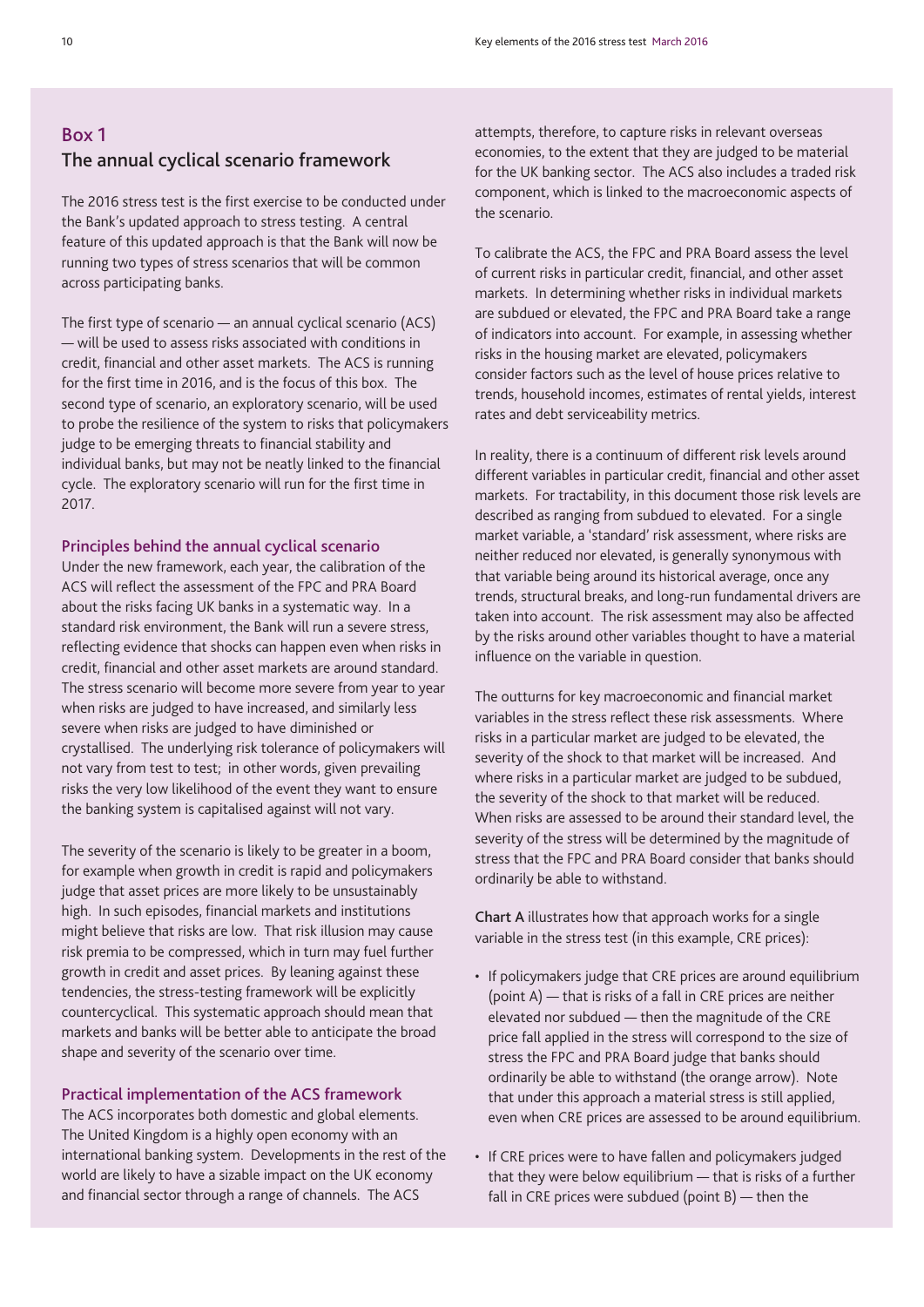magnitude of the stress applied would be correspondingly smaller (the blue arrow). Note that the trough in the level of prices in the hypothetical stress relative to equilibrium is similar in cases A and B. In case B, some of the stress has already crystallised.

• Finally if policymakers judge that CRE prices are above equilibrium (point C), with elevated risks of a fall, then the drop in CRE prices applied in the stress will be larger than when risks are assessed as around standard (the green arrow). Again, the trough in the stress is similar.





<sup>(</sup>a) This chart plots an example path for imbalances in CRE prices, which are defined as deviations in CRE prices from an estimated equilibrium. In this example detrending is important because equilibrium CRE prices are likely to rise over time.

The principle of linking policymakers' risk assessments to the severity of the scenario is based on evidence that more severe outcomes are more likely when imbalances or risks are more elevated in the preceding period. **Chart B** illustrates that point; historical advanced-economy data suggest that when conditions in credit and financial markets are particularly exuberant, the probability of weak macroeconomic outcomes in the future is greater.

Judging the state of risks is not, however, synonymous with forecasting adverse shocks. Policymakers aim to ensure that UK banks are adequately capitalised against shocks that **could** materialise, not just those that they think are most likely.

This process will be symmetric. For example, the calibration of the stressed path for Brazilian GDP in the 2016 test provides an example of how the extent of further stress will be smaller after risks begin to crystallise. In the baseline for the 2015 test and in line with the IMF's October 2014 *WEO* forecast, Brazil's real GDP was projected to increase in 2015, while under the Bank's 2015 stress scenario it fell materially.

Subsequently, Brazil entered recession during the second quarter of 2015 and the IMF expects Brazil to remain in recession in 2016. Reflecting this, the baseline forecast for

#### **Chart B** Estimated relationship between imbalances and outturns in advanced-economy GDP growth(a)



Sources: Bank for International Settlements, national sources, OECD, Thomson Reuters Datastream and Bank calculations.

(a) Each line shows the distribution of outturns in GDP that have occurred historically across advanced economies following a given level of imbalances in credit and financial markets.<br>A simple measure of imbalances has been used to construct this chart — it evenly weights<br>deviations in total credit to GDP, the hous from their estimated equilibriums — these metrics are widely available across countries and time. In practice, the FPC and PRA Board take into account a much richer set of information to measure imbalances. The imbalance measure has been divided into quintiles to produce the five lines on the chart. The lines show that as imbalances increase, the left tail of the distribution grows, suggesting that the probability of a weak outturn in GDP is higher at higher levels of imbalances. For example, the darkest line shows GDP outturns that have occurred historically in advanced economies following periods in which imbalances have been very high — in the top 20% of observations. GDP outturns are measured as<br>deviations in the level of GDP from its trend three years after imbalances are measured,<br>where the trend in GDP is calculated using a one-sided 20 advanced economies from 1970 to 2015.

Brazilian GDP in the 2016 ACS has been revised downwards. And given that some of the risks associated with financial conditions in Brazil have started to crystallise the magnitude of remaining risks has diminished. As a result the stressed path for Brazil's GDP in the 2016 ACS is closer to the baseline projection than is the case for some other economies.

#### **What to expect from the ACS framework going forward**

In line with the framework outlined in this box, stress-test participants can expect the ACS to evolve systematically over time, in line with policymakers' judgements around the magnitude of domestic and international risks. The results of the ACS will therefore help the FPC and PRA Board to set capital buffers which move up and down to match the risk environment, for the banking system as a whole and individual banks within it.

Over time, stress-test participants should become increasingly able to anticipate broad movements in the ACS by monitoring developments in domestic and international credit and financial markets. As the shape and the severity of the scenario becomes more predictable, stress-test participants will be able to adjust their capital and business plans accordingly.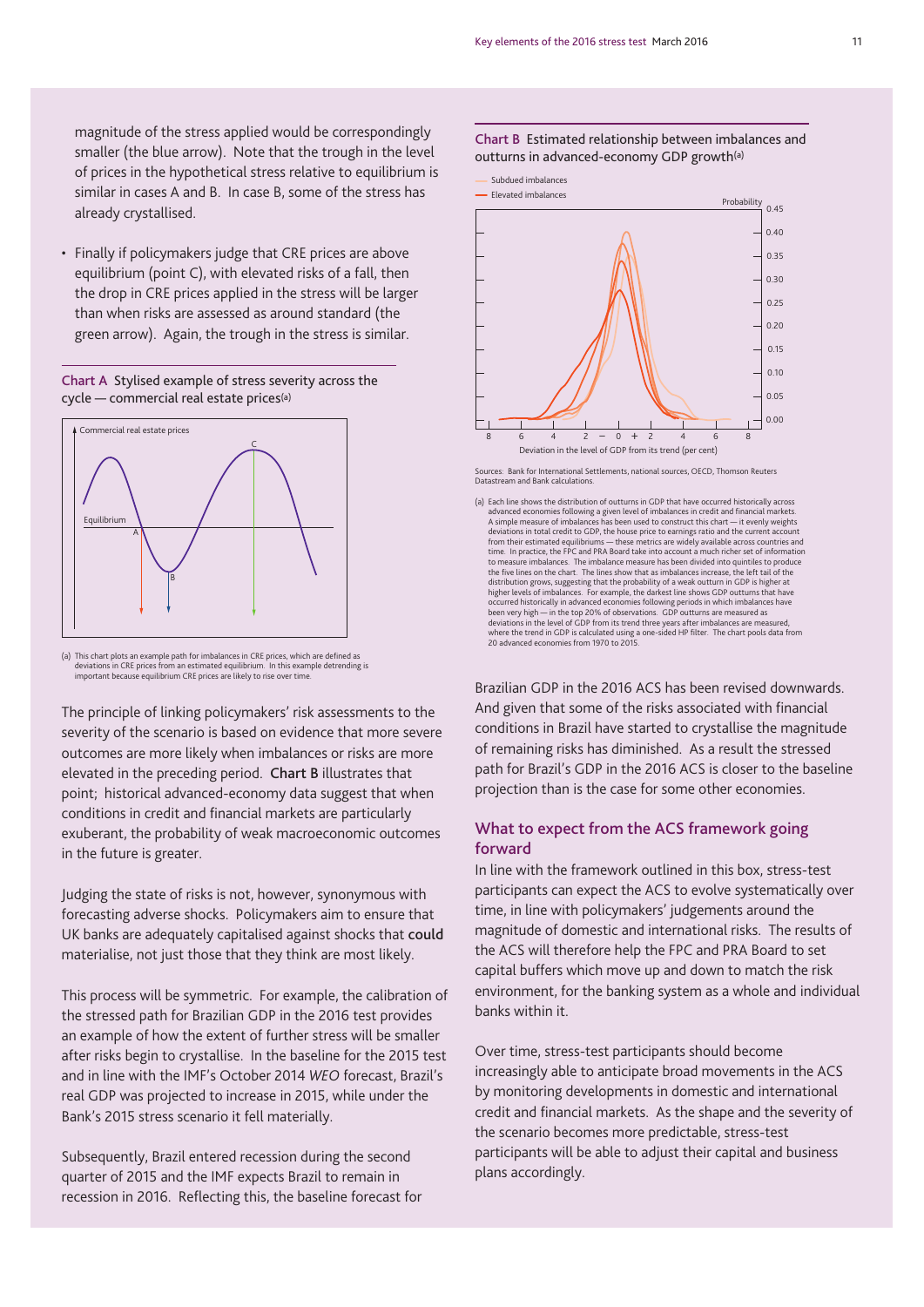#### **Table A** Summary of FPC and PRA Board risk assessments in the 2016 stress test

|                          | Summary of FPC and PRA Board risk assessments                                                                                                                                                                                             |  |  |  |
|--------------------------|-------------------------------------------------------------------------------------------------------------------------------------------------------------------------------------------------------------------------------------------|--|--|--|
| World activity           | Risks to global activity associated with credit, financial and<br>other asset markets are elevated, in large part reflecting<br>risks in China and other EMEs. Within that assessment<br>there are material divergences across economies. |  |  |  |
| <b>Financial markets</b> | Long-term interest rates remain very low, in part driven by<br>historically compressed term premia. The risk of a sharp<br>rise in term premia is elevated, which could have<br>knock-on effects to other asset prices.                   |  |  |  |
| UK property prices       | UK property prices may be vulnerable to rises in long-term<br>interest rates. Prime CRE prices appear overvalued on<br>some metrics. Overall risks to UK property prices are a<br>little elevated.                                        |  |  |  |
| UK activity              | Reflecting the above risks and also that domestic<br>debt-servicing costs are below historic averages, risks are<br>judged to be at a standard level.                                                                                     |  |  |  |

**2.3 High-level description of the 2016 stress scenario** This section provides a summary of the manifestation of the

2016 stress scenario.

The following high-level scenario narrative is intended to help explain the stresses explored in the 2016 ACS. A more detailed description of the 2016 stress scenario is provided in Section 2.4.

In the Bank's 2016 stress scenario vulnerabilities across financial markets and the global and UK economies crystallise. The stress scenario incorporates a synchronised global downturn in output growth. Relative to the baseline scenario, growth in China and Hong Kong is particularly adversely affected. GDP growth troughs at -1.9%, as it did during the 2008 global financial crisis.

Investors' risk appetite diminishes and financial market participants attempt to de-risk their portfolios, generating modest safe-haven capital flows and substantial increases in risk premia in financial and property markets. There is volatility in financial markets with emerging market currencies depreciating against the US dollar. Other asset prices fall sharply. Having fallen significantly during 2015, the price of oil troughs at US\$20 per barrel, reflecting the further slowdown in world demand.

Interest rates facing households and businesses increase in the early part of the stress, partly reflecting a rise in term premia on relatively safe long-term government debt. Credit spreads on more risky assets such as corporate bonds rise sharply too. Bank funding spreads also increase. Although policymakers pursue additional monetary stimulus, which starts to reduce long-term interest rates, the overall cost of credit rises in the short term.

In common with other risky asset prices, property prices fall globally. Falls in Chinese and Hong Kong property prices are particularly pronounced, following rapid recent growth. In the United Kingdom, residential property prices fall by 31% — this

is particularly concentrated in regions which have recently experienced more rapid price increases.

UK CRE prices fall by 42%, with materially greater falls in prime CRE prices which have risen robustly since the financial crisis, and were around their pre-crisis peak at the end of 2015. Other CRE prices fall less precipitously, reflecting less rapid growth since the crisis.

The level of UK GDP falls by 4.3%, accompanied by a 4.5 percentage point rise in unemployment. The combined impact of increases in the cost of credit, the contraction in world demand, falls in asset prices and heightened uncertainty have a pronounced impact on domestic growth. UK productivity growth remains weak, limiting the recovery in UK activity through the latter part of the stress horizon.

#### **2.4 Detailed description of the 2016 stress scenario**

This section describes some of the important aspects of the 2016 macroeconomic stress scenario in more detail. It includes description of some aspects of the scenario not included in the set of stressed macroeconomic variable paths, which can be found on the Bank's website.<sup>(1)</sup> In part, this is intended to help guide stress-test participants in generating their own stressed projections for those aspects.

As in the 2015 stress test, the 2016 stress scenario spans a five-year period. It begins in 2016 Q1 and extends through to 2020 Q4.

**Global output** contracts by close to 2% over the first year of the stress scenario as economies around the world experience severe and synchronised slowdowns. The magnitude of this contraction is broadly similar to that experienced during the 2008 financial crisis, although the mix of shocks is different, with the Chinese economy, for example, experiencing a larger downturn under the 2016 stress scenario than it did in 2008.(2) Subsequently, growth resumes, averaging around 3.3% per annum over the final three years of the stress, but the level of output remains persistently below baseline.

**Financial market** participants' perceptions of risk increase, and their risk appetite diminishes. Risk premia rise in a number of markets. Investment-grade US corporate bond spreads increase from around 170 basis points in 2015 Q4 to around 500 basis points by 2016 Q4, while high-yield US corporate bond spreads rise from around 640 basis points to around 1,690 basis points over the same period. Liquidity conditions deteriorate and liquidity risk premia rise across a number of financial markets.

<sup>(1)</sup> See [www.bankofengland.co.uk/financialstability/Documents/stresstesting/2016/](http://www.bankofengland.co.uk/financialstability/Documents/stresstesting/2016/variablepaths.xlsx) [variablepaths.xlsx.](http://www.bankofengland.co.uk/financialstability/Documents/stresstesting/2016/variablepaths.xlsx)

<sup>(2)</sup> According to International Financial Statistics (IFS) data provided by the IMF, the trough in annual PPP-weighted world GDP growth was -1.9%.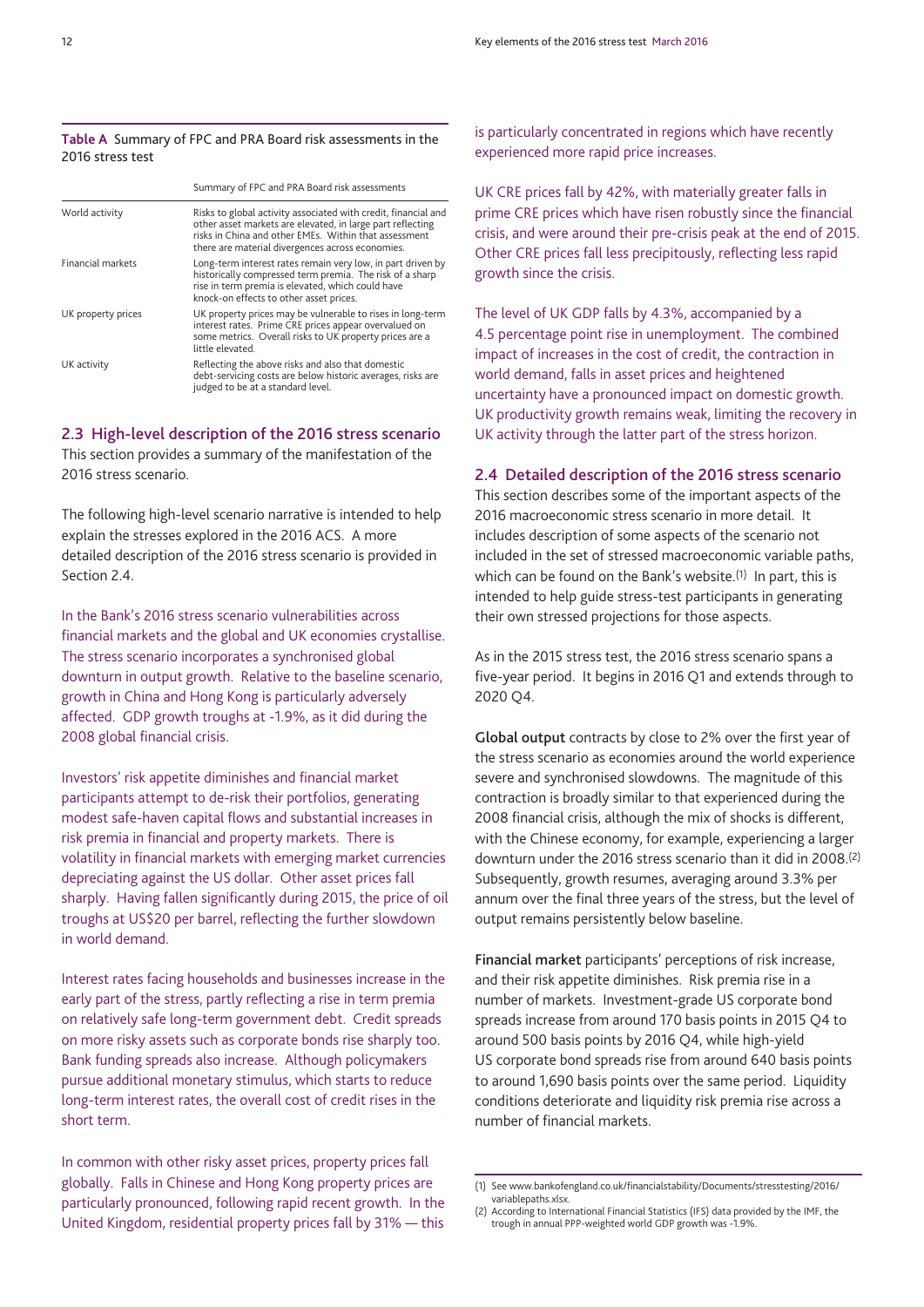Term premia on long-term government debt rise over the first year of the stress before falling back. For example term premia on ten-year US government debt rise by 250 basis points, while term premia on ten-year UK government debt rise by 215 basis points.

The US dollar appreciates as some capital is withdrawn from emerging market economies. The US dollar appreciates by 10% against the Chinese renminbi, though the US dollar/Hong Kong dollar peg holds in the scenario, as the Hong Kong authorities support the peg. The Hong Kong interbank lending rate (Hibor) rises substantially. The dollar appreciates by 10% against EMEs.

Measures of market volatility also rise, with the VIX index averaging 37 during 2016 in the stress. That compares to a quarterly average of around 40 between H2 2008 and H1 2009, during the financial crisis.

**UK** output contracts by 4.3% over the first year of the scenario. Reflecting the fall in output, unemployment peaks at 9.5% in 2017. Although growth returns and unemployment falls back, the level of output remains persistently below the baseline path. That reflects a weakening of potential supply through the course of the stress.

As the economy weakens, long-term interest rates rise and property prices fall. A procyclical withdrawal of buy-to-let investors exacerbates the sharp fall in UK residential property prices, which decrease by 31% from peak to trough. Similarly, a pull back by overseas investors contributes to the pronounced fall in CRE prices in the scenario. In aggregate, UK CRE prices fall by 42% from peak to trough.

UK inflation turns negative during 2016, and is close to zero for the first two years of the stress scenario. Meanwhile, nominal household income shrinks by 5.5% and nominal corporate profits contract by 8.5% in 2016. Inflation and nominal household income recover gradually over the final years of the stress scenario though corporate profit growth remains very sluggish.

Monetary policy is assumed to respond. Bank Rate is assumed to be cut to zero, and through further asset purchases under the hypothetical scenario, long-term market interest rates are pushed down, following their initial spike.

Sterling depreciates by 7% against the US dollar in the early part of the stress, while the sterling exchange rate index (ERI) falls by just under 3%. These exchange rate moves then unwind gradually over the remainder of the scenario.

Over the five years of the stress scenario, lending to the UK real economy increases by around 4.5% in total. Banks in the stress test will be expected to submit lending projections

which are consistent with this aggregate profile (see Box 3 on page 20).

**Euro-area** GDP contracts by 3.0% in 2016, with moderate growth resuming in 2018. Headline euro-area inflation turns negative in 2016 reflecting weaker demand and lower commodity prices, and does not rise above zero until 2017 H2. Meanwhile, core inflation remains weak throughout the scenario. Aggregate unemployment climbs to over 13%, before receding to around 12%, close to its recent peak in 2013.

Residential property prices fall by 15% across the euro area, while CRE prices fall by 25% in the stress. French CRE prices are an outlier, falling by 35%, reflecting rapid recent price increases. Euro-area property prices recover modestly over the final years of the stress.

The European Central Bank is assumed to pursue significant further monetary stimulus under the stress scenario, putting further downward pressure on long-term market interest rates.

**US** GDP contracts by 3% during the first year of the stress scenario while unemployment peaks at 9% in 2017. Thereafter, modest output growth resumes and unemployment falls back.

On a peak to trough basis, US house prices decrease by 19% in the stress, while CRE prices fall by 30%. Residential prices recover somewhat over the final years of the stress horizon ending 11% lower than in 2015 Q4, while CRE prices finish 19% down.

Overall US corporate profitability falls and the cost of corporate credit rises. Spreads on US investment-grade and high-yield corporate bonds rise by around 330 basis points and 1,000 basis points respectively, and equities fall by just over 40%. Corporates involved in the oil and gas extraction industry, and highly leveraged corporates are among those most severly affected.

US government bond yields rise initially as term premia increase. But as the US Federal Reserve injects monetary stimulus by making further large-scale asset purchases, ten-year government bonds fall back to their level at the end of 2015 of around 2.5% by the end of the stress horizon.

**China's** GDP growth falls from just under 7% a year at the end of 2015 to -0.5% by the end of 2016. Thereafter, it recovers gradually, averaging around 5.3% over the final three years of the stress. This contraction in output is accompanied by a fall in residential property prices of around 35%. Prices recover around half of that fall by the end of 2020.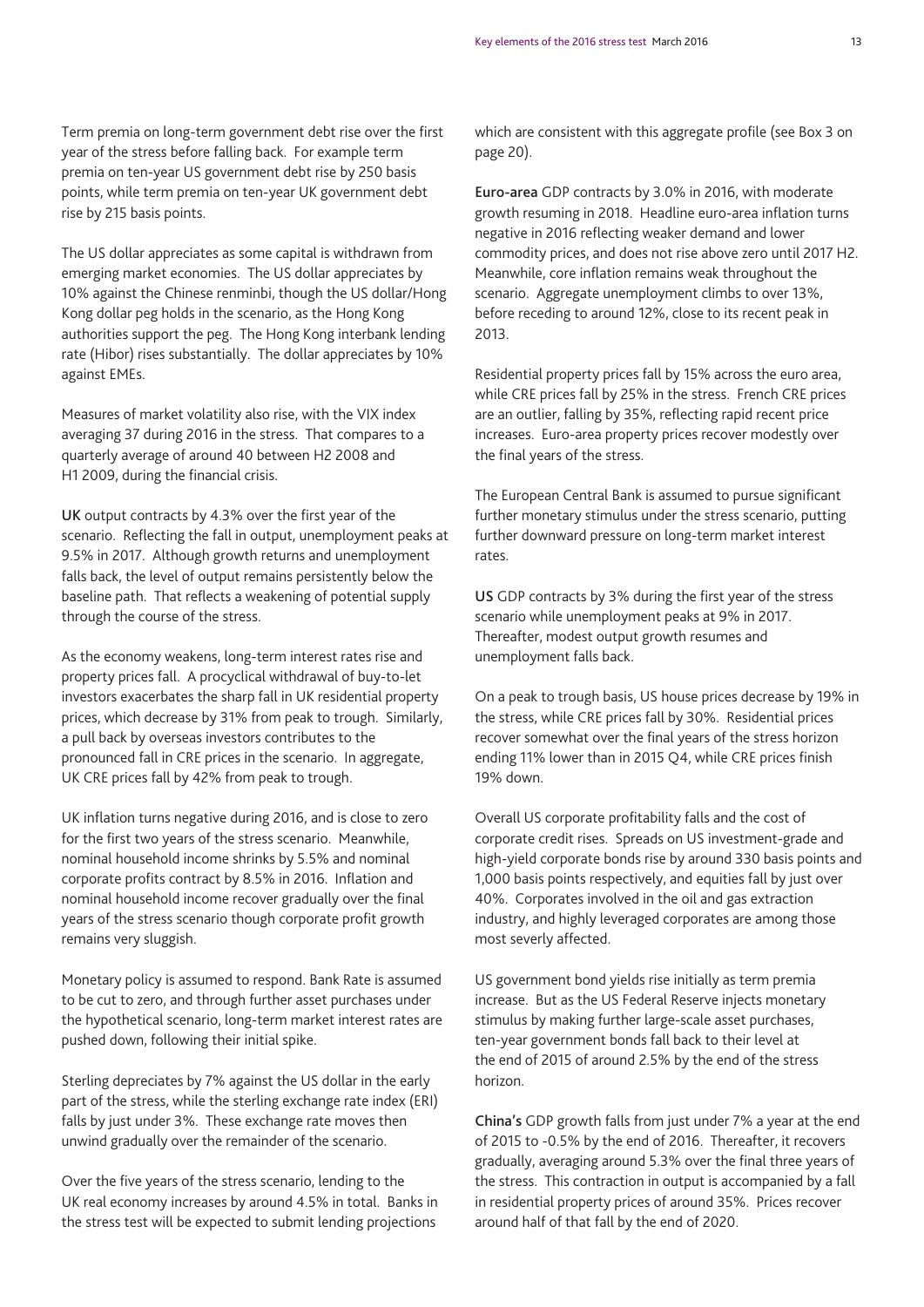The slowdown in Chinese economic activity is associated with a weakening in household income growth. Nominal Chinese household income growth slows from around 8.5% in 2015, to an average of 2.4% over the first two years of the stress.

It is assumed that the Chinese authorities support China's banking sector throughout the stress, as well as providing additional stimulus to economic activity but this stimulus takes time to boost output.

**Hong Kong's** output, which has been more volatile than China's, over recent decades, contracts by almost 7.5% over the first year of the stress scenario. Risks to property prices in Hong Kong are judged to be elevated. Consistent with that, residential property prices and CRE prices are assumed to fall by 50% and 60% respectively over the first three years of the stress. These falls are accompanied by a widening of the Hibor-Libor spread, as the currency peg to the US dollar comes under pressure. It is assumed that the currency peg holds in the stress.

Economic activity slows similarly in **Singapore**, **Korea** and **India** as the downturn in growth becomes more broad-based across Asia. Singapore and Korean GDP contracts by 6.7% and 4.8% respectively, and Indian GDP slows to an annual rate of 2.3%. Actions by authorities support economic recovery from 2017 onwards.

**Commodity prices** fall in response to the weak global demand conditions. Oil prices fall from US\$43 per barrel at the end of 2015 to around US\$20 per barrel in the stress, and remain around this level until 2018, before rising back to around US\$43 per barrel by the end of the five-year scenario horizon. Other commodity prices also fall and remain weak throughout the scenario.

Falling commodity prices particularly affect economic activity in **Brazil** and **South Africa**. The current downturn in the Brazilian economy continues in the scenario, with GDP contracting by a further 4.4% over 2016. South African GDP contracts by 3.4% over 2016. Their currencies depreciate by 10% against the US dollar, and this particularly affects companies that have dollar-denominated debt and are not fully hedged financially or do not match their liabilities with dollar assets or revenues.

#### **2.5 Scenario severity**

This section places the severity of the macroeconomic scenario into a broader context. In the ACS framework, the severity of stressed paths for key economic variables is directly linked to the FPC and PRA Board's risk assessments associated with those variables (see Box 1 on pages 10–11). Some global shocks in the 2016 stress test are more comparable to those in the Bank's 2015 test, while some of the domestic shocks are

more akin to those contained in the 2014 stress test (see Box 2, pages 15–16).

There is no single variable that summarises the overall severity of the stress scenario. For example, real GDP growth, nominal incomes, unemployment and asset prices are all factors that jointly influence borrowers' capacity to service debt and banks' profitability. Similarly, for any given variable, there is no single measure of severity. For example, it is important to consider how variables develop relative to their starting points in the stress scenario, as well as relative to their baseline projections (see Section 3).

This section covers three areas in turn. First, it considers the assumed shocks to global economic activity across different dimensions. Second, it provides more detail on the shocks to other variables that are important determinants of overall severity. Finally, it compares the stressed path of some of the most significant variables for the UK economy with the MPC's central case projections, as outlined in the February 2016 *Inflation Report*.

#### Economic activity

The path for world GDP in the stress scenario is a useful summary metric to gauge the severity of the assumed shocks to activity. The annual growth rate of world GDP in 2015 Q4 is estimated to have been 3.2%. In the stress scenario it contracts by 1.9% over 2016, before recovering to grow by 2.5% in 2017. It is clear that the 2016 ACS macroeconomic stress scenario lies firmly at the unlikely end of possible future outcomes. For example, the estimates in the IMF's October 2015 *WEO* suggested that there was around only a 5% chance of global growth being less than 1.5% in 2016.

The contraction in the level of world GDP incorporated in the 2016 ACS is similar to that experienced during the financial crisis (**Chart 2**). However, world growth in the run-up to the 2008 downturn was significantly stronger than it was in 2014 or 2015.(1) In that light, the stress incorporated in the 2016 stress scenario appears a little less severe than the 2008 crisis.

This calibration for world GDP in the stress scenario reflects the FPC and PRA Board's assessment that risks to global activity are elevated.

There is evidence that the correlation between GDP growth in different countries tends to be higher during stressed periods (**Chart 3**). Indeed, the comovement of output during the financial crisis was particularly pronounced. The IMF found that factors such as significant financial interlinkages combined with heightened uncertainty that changed investor perceptions were important contributory factors.(2) The

<sup>(1)</sup> Based on historical PPP-weighted world GDP data from the IFS.

<sup>(2)</sup> IMF October 2013 *World Economic Outlook*, Chapter 3.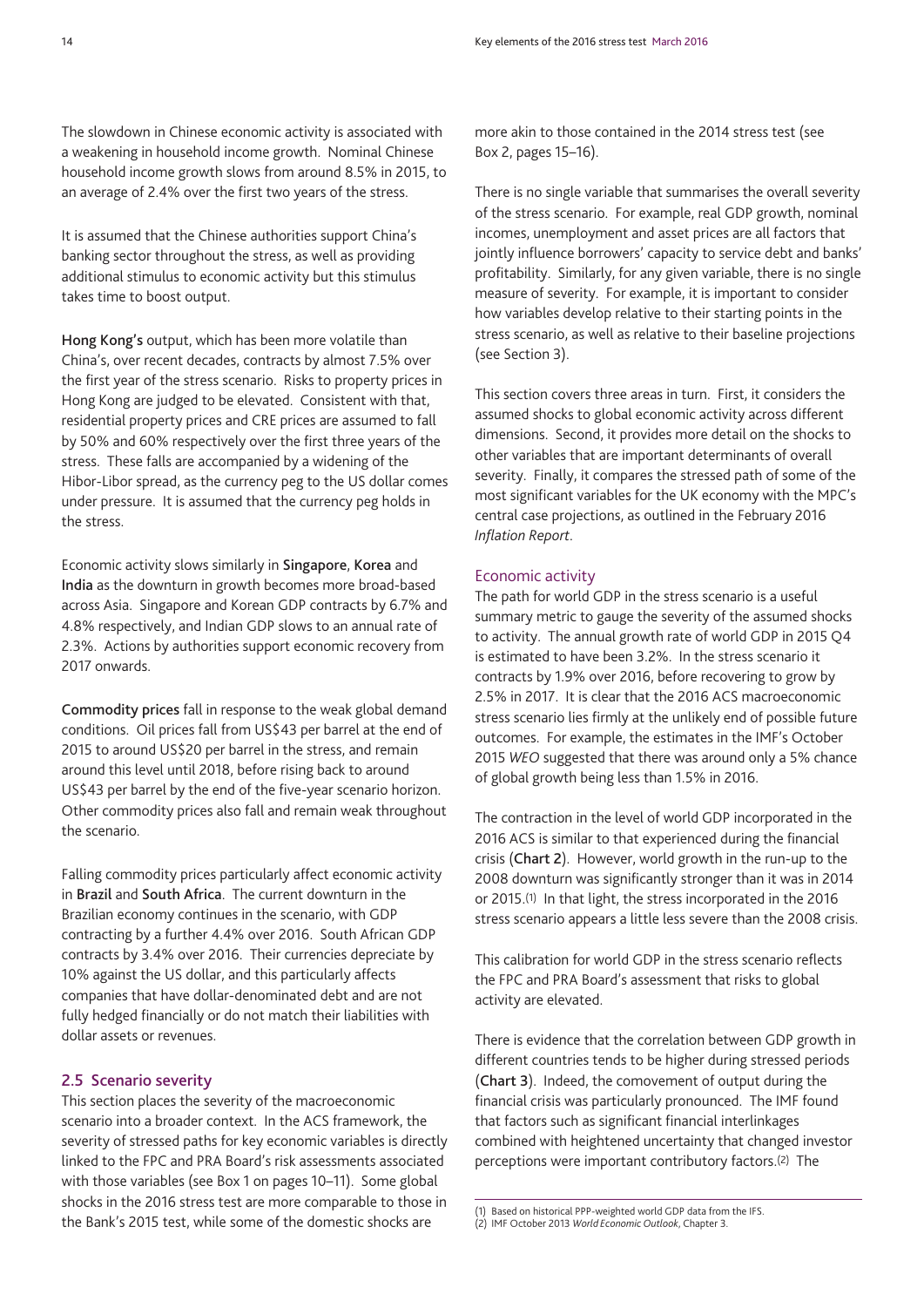## **Box 2 Key differences between the Bank's 2016 stress test and the 2014 and 2015 tests**

The Bank's 2016 stress test is the first calibrated under its new ACS framework. This box compares the key features of the 2016 test with those of the 2014 and 2015 tests. It discusses the qualitative differences between the exercises and illustrates quantitative differences across key macroeconomic variables.

#### **Qualitative differences between concurrent stress tests**

The high-level components of the 2016 and 2015 stress tests are very similar. Both contain a macroeconomic stress scenario, a traded risk stress, which is consistent with the content and calibration of the macroeconomic stress scenario, along with an additional misconduct cost stress. In contrast, the global stress scenario associated with the Bank's 2014 test was designed by the EBA and the exercise did not include an explicit misconduct cost stress.

The orientation of the 2014 and 2015 stress tests was determined by the set of specific risks identified by the FPC





Sources: Bank of England, European Banking Authority, European Commission, IMF October 2014 *World Economic Outlook*, IMF October 2015 *World Economic Outlook,* IMF January 2016 *World Economic Outlook Update* and Bank calculations.

- (a) Chart shows the maximum deviation between calendar-year real GDP in the stress and baseline scenarios, over the three-year (2014 scenario) and five-year (2015 and 2016
- scenarios) horizons. (b) The 2014 bars are calculated from: (i) the 2014 UK variant scenario (for the United Kingdom) and the 2014 EBA scenario (for foreign economies) in the stress, and<br>(ii) the projections of the MPC as communicated in the February 2014 *Inflation Report* (for<br>the United Kingdom) and the European Commiss economies) in the baseline.
- (c) Baseline projections in 2015, other than for the UK, are consistent with the IMF's projections in the October 2014 IMF *World Economic Outlook*. Bank staff have quarterly interpolated the original annual series.
- d) Baseline projections in 2016, other than for the United Kingdom, are largely consistent)<br>with the IMF's projections in the October 2015 IMF World Economic Outlook. Bank staff<br>have quarterly interpolated the original ann based on the IMF's January 2016 *World Economic Outlook Update*, to take account of material news between October and year-end. Bank staff have extended the profile to 2020.
- (e) World GDP is weighted by purchasing power parity.

and PRA Board as significant and in need of further exploration. The 2014 stress test focused on risks to the UK household sector, and included a large fall in house prices and a sharp rise in unemployment, triggered in part by a sharp rise in interest rates. The 2015 stress test focused more on global risks, associated particularly with a sharp contraction in growth in China and other EMEs, as well as the euro area, accompanied by a fall in long-term interest rates. In so doing, the 2015 stress test incorporated a less severe stress for banks' UK exposures.

#### **Quantitative differences between the 2016 macroeconomic scenario and previous concurrent stress tests**

The 2016 stress scenario incorporates a more severe global stress than either the 2014 or 2015 stress scenarios, relative to the respective baseline forecasts (**Chart A**). Part of the explanation for that larger shock to global output is the severity of the stress to US GDP growth in the 2016 test, which is significantly greater than in the 2014 and 2015 exercises, reflecting the implementation of the new framework. Risks to US activity are judged to be around their standard level.

In line with the FPC and PRA Board risk assessment described in Section 2.2, the stress is slightly more severe for China than it was in 2015, when the stress test focused on exploring risks to UK banks from their Hong Kong, Chinese and other EME exposures. Brazilian GDP growth is much less affected in the 2016 stress than in previous exercises (see Box 1 on pages 10–11 for further discussion).





Sources: Halifax, MSCI Investment Property Databank, Nationwide, ONS, Thomson Reuters Datastream and Bank calculations.

(a) Chart shows the peak-to-trough fall in the stress scenario for each variable (trough to peak for the unemployment rate), over the three-year (2014 scenario) and five-year (2015 and 2016 scenarios) horizon.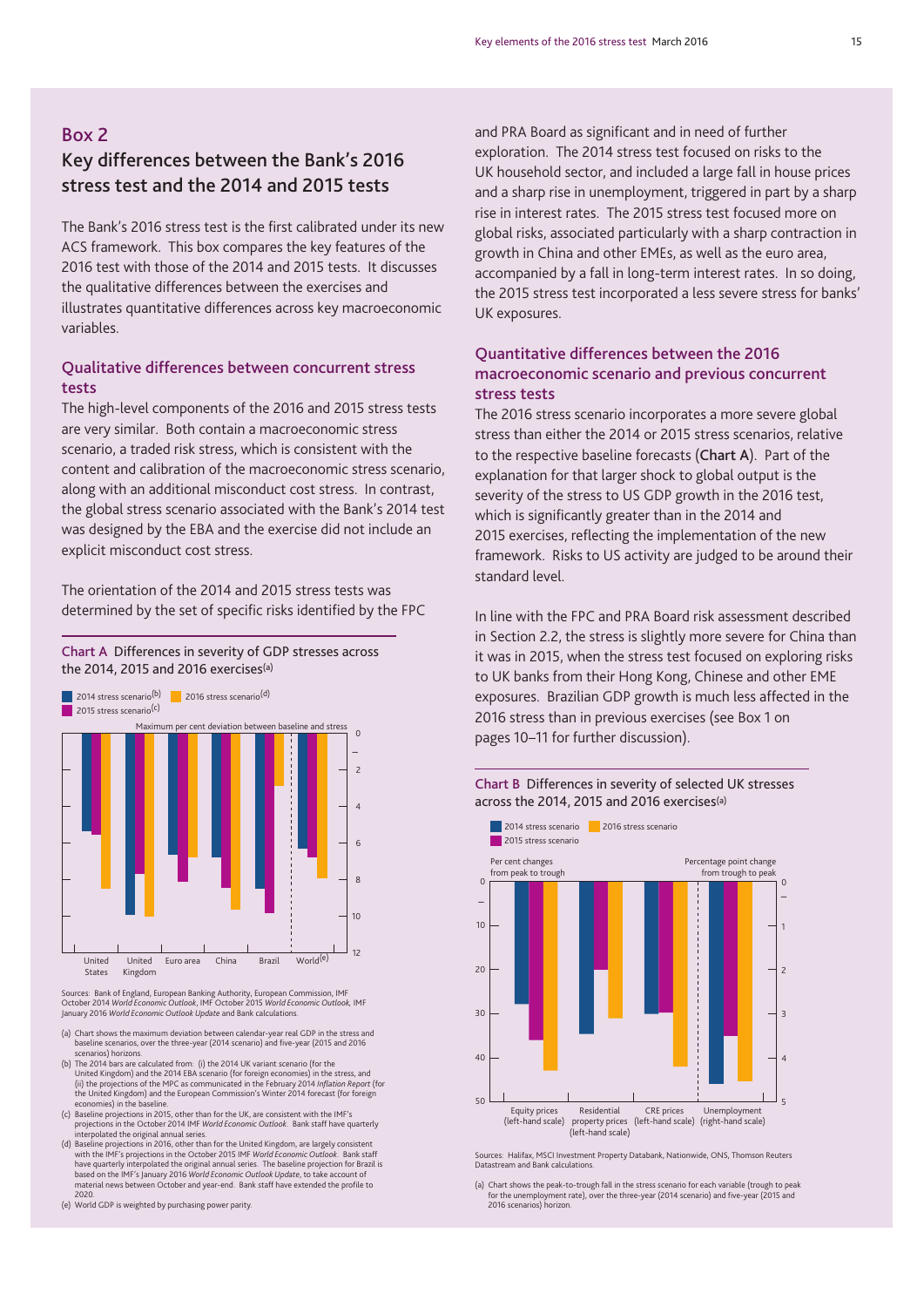The 2016 stress test incorporates a domestic stress which is broadly as severe as the 2014 exercise in terms of its impact on GDP and unemployment. That said, there are significant differences between the UK scenarios incorporated in the two tests. The stress to UK residential property prices is slightly less severe in the 2016 test. Other financial market and asset price shocks such as those to UK equity prices and CRE prices are, however, more severe in the 2016 exercise (**Chart B**).

#### **Chart 2** Annual growth in world real GDP(a)(b)(c)



Sources: IMF *International Financial Statistics*, IMF October 2015 *World Economic Outlook (WEO)* .s. .n .n .n.c.n.<br>Ink calculatio

- (a) Annual growth is defined as quarterly GDP relative to the same quarter in the previous year.<br>(b) Historical data until 2015 Q3 are non seasonally adjusted annual growth rates. The 2015 Q4<br>listorical data point is estim
- (c) The baseline projection is consistent with the IMF's projections in the IMF October 2015 *WEO*. Bank staff have interpolated the original series from annual to quarterly.

#### **Chart 3** Average correlation between GDP growth rates in selected economies(a)



Sources: ONS, Thomson Reuters Datastream and Bank calculations.

(a) Chart shows averages of pairwise correlations for Brazil, China, euro area, Hong Kong, India, Singapore, South Africa, South Korea, the United Kingdom and the United States. The<br>pairwise correlations are PPP-weighted, and allow for changing weights over time.<br>Correlations are calculated over four-year rolling wind

Overall, the stress incorporated in the 2016 test is broader than either of the stresses in the preceding concurrent tests. That reflects the desire of policymakers to use the stress-test framework to help set capital requirements and buffers for all stress-test participants each year.





Sources: IMF October 2015 *WEO*, National Bureau of Statistics of China, Thomson Reuters Datastream and Bank calculations.

- (a) Annual growth is defined as quarterly GDP relative to the same quarter in the previous year. Solid line is data from the National Bureau of Statistics of China. Dashed line is based on annual data from the IMF *WEO* database which has been interpolated by Bank staff from annual to quarterly.
- (b) The baseline projection is consistent with the IMF's projections in the October 2015 IMF *WEO*. Bank staff have interpolated the original series from annual to quarterly.

#### **Chart 5** Annual growth in UK real GDP(a)



(a) Annual growth is defined as quarterly GDP relative to the same quarter in the previous year.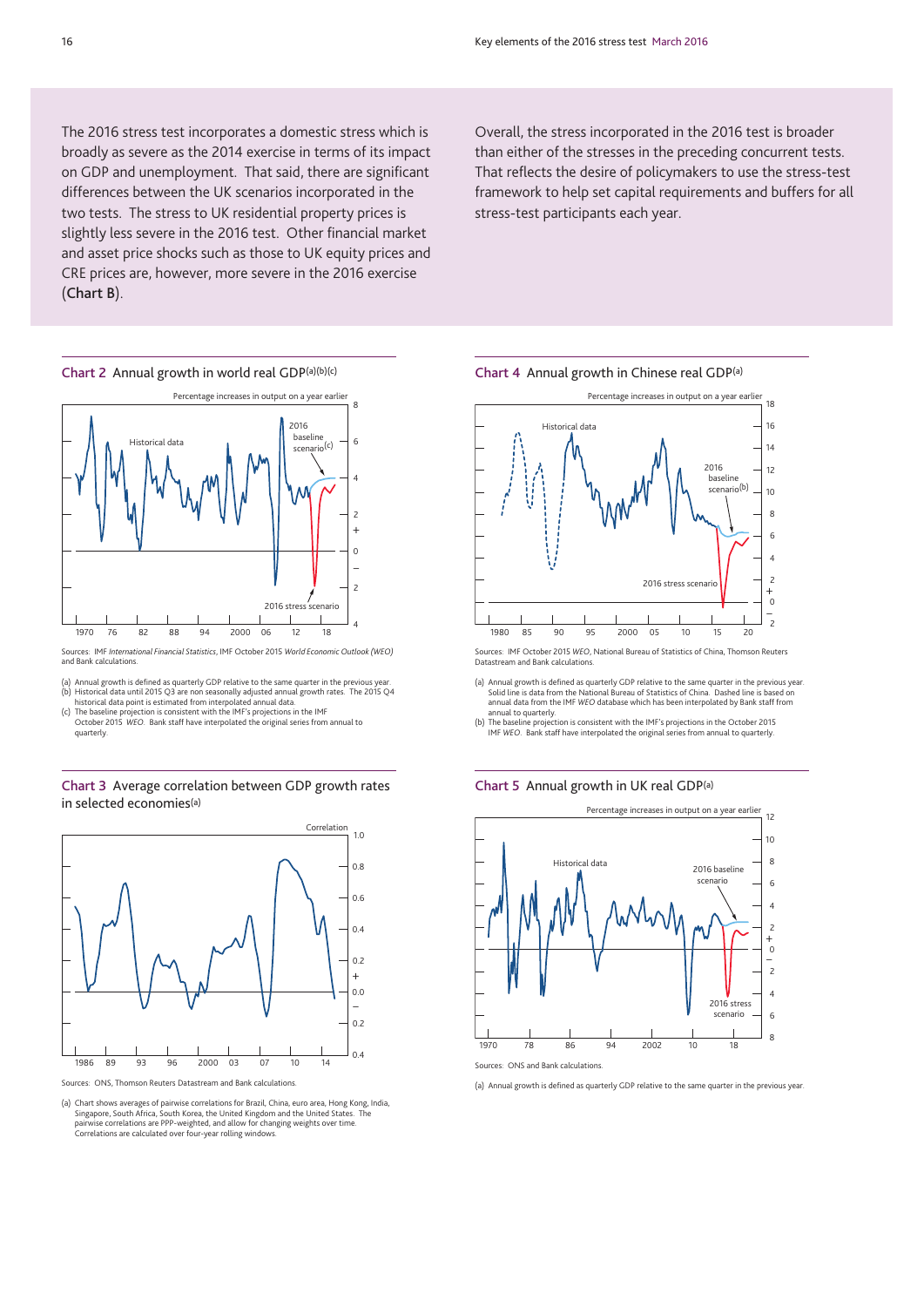**Chart 6** Annual growth in euro-area real GDP(a)(b)



Sources: ECB working paper No. 42: 'An Area-wide Model (AWM) for the euro area' by Gabriel Fagan, Jérôme Henry, and Ricardo Mestre (2001), Eurostat and Bank calculations.

Annual growth is defined as quarterly GDP relative to the same quarter in the previous year. (b) Historical data up to end-1994 are taken from the Area-Wide Model dataset described in the ECB working paper No. 42. Historical data from 1995 onwards are taken from Eurostat.





(a) Annual growth is defined as quarterly GDP relative to the same quarter in the previous year.

calibration of the global output stress scenario is consistent with an assumption that these channels would operate again.

Chinese real GDP contracts a little in the scenario. This is substantially weaker than earlier downturns reflecting a lower baseline growth path and the assessment that risks facing the Chinese economy are elevated (**Chart 4**).

For the United Kingdom, euro area and the United States, the decline in economic activity in the stress scenario is within the bounds of historical experience. This is in line with the assessment that overall, risks associated with credit, financial and other asset markets are around their standard level for these economies. **Charts 5** to **7** show growth in real GDP for these economies since 1970, as well as in the stress scenario.

The 4.3% contraction in UK output incorporated in the 2016 ACS is as large, or larger, than all UK downturns observed since the Second World War, with the exception of the recession

associated with the 2008 financial crisis. In aggregate, imbalances in credit, financial and other asset markets were more elevated in the run-up to the financial crisis than they are at present.

The FPC and PRA Board have judged that, for a given level of risk, the severity of the UK scenario should be greater than for the world economy. That reflects the evidence that the variation in global GDP is lower than that of UK GDP because it is more diversified in nature. Adjustment has been made, however, to reflect the evidence that performance of economies becomes more highly correlated in crises (**Chart 3**).

#### Severity of other macroeconomic variables

The overall severity of the stress is not only determined by what happens to GDP growth. Several other variables influence borrowers' ability to service debt and banks' profitability. Unemployment and property prices are two such variables, which are likely to materially affect the results of the stress test. This section compares the projections for these variables in the stress scenario with outturns in historical data across selected economies.

The paths for unemployment in the stress scenario are broadly consistent with historical relationships between GDP and unemployment in selected economies. **Chart 8** illustrates how the level of the unemployment rate in the scenario compares to historical outturns in selected countries since the early 1980s. The shading is constructed so that the darkest point represents the median unemployment rate: as many historical outturns have been above that, as they have below. The red line shows the peak unemployment rate in the stress scenario for each economy. The chart does not adjust for changes over time in the natural rate of unemployment. In order to give some indication of that, the red diamond shows the level of unemployment in each jurisdiction in 2015 Q4.

**Chart 8** shows that for the United States, the United Kingdom and Hong Kong, the peak unemployment rate in the scenario is within historical experience. But more importantly, the change from current level to the peak level in the stress scenario is large and extremely unlikely by historical standards. The euro area starts the scenario with an unemployment rate that is already high relative to history, reflecting the effect of past economic weakness. Despite that past weakness, however, risks are not judged to be subdued. So the level of unemployment reached in the stress scenario lies at the extreme end of the distribution of past unemployment rates.

Historical cross-country data on the performance of economies following banking crises provide a good benchmark against which to judge the severity of the 2016 stress scenario, as these crises could be considered 'tail-risk' events. Such a cross-country comparison of property price outturns suggests that the residential property price projections incorporated in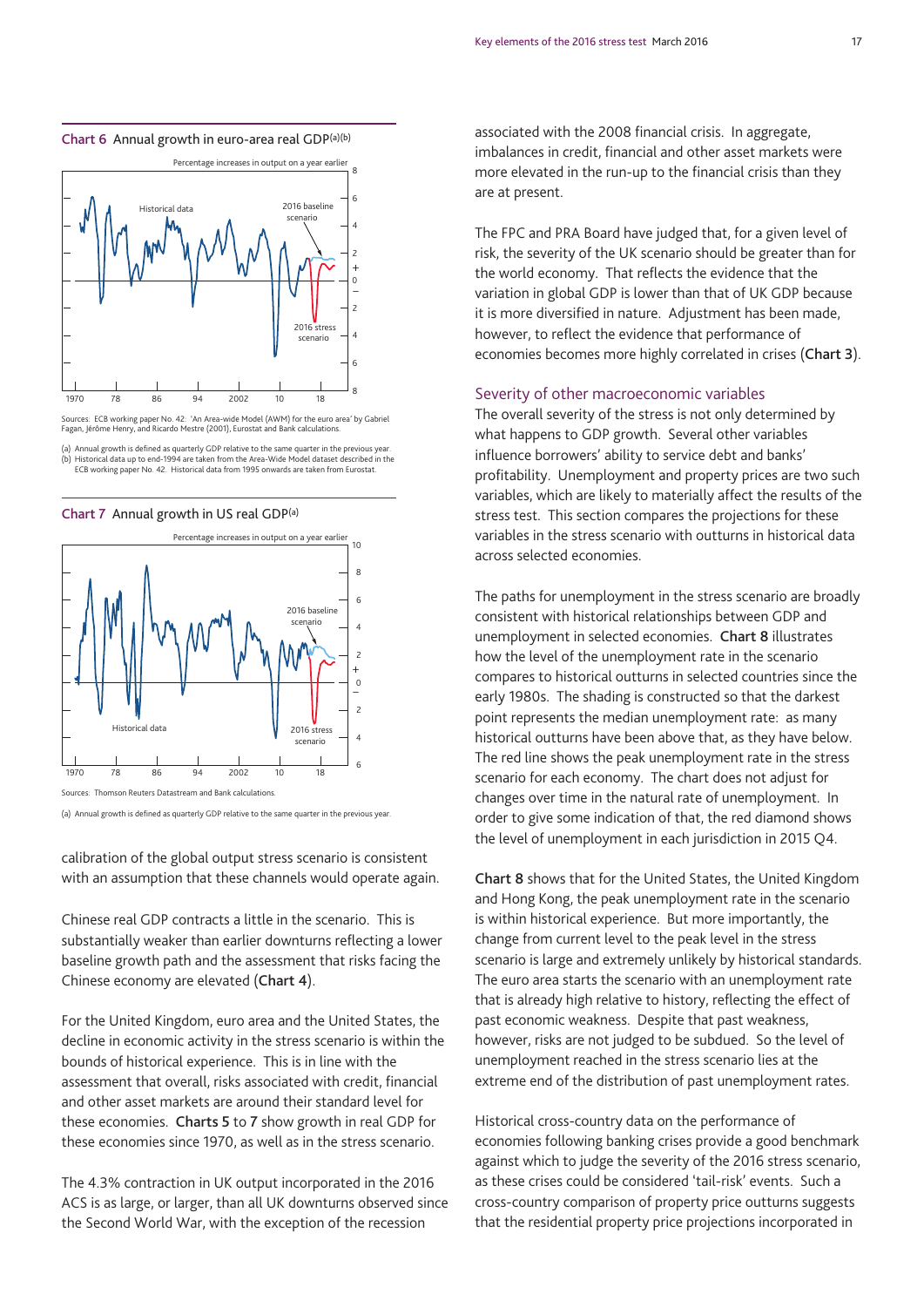

Unemployment rate in 2015 Q4 Peak unemployment rate in the



Sources: OECD Employment and Labour Market Statistics Database, ONS, Thomson Reuters Datastream and Bank calculations.

- (a) The shaded diagrams are a graphical representation of the historical distribution of the level of the unemployment rate since 1981. Data are quarterly. The shading is constructed so that the darkest point represents the median: as many historical outturns have fallen above<br>that, as they have below. The shading lightens in either direction to illustrate observations<br>further away from the median. The stress scenario.
- (b) Up to 1990 Q2, the euro-area unemployment rate is a weighted average across major euro-area countries, interpolated to quarterly frequency (from annual) by Bank staff. Data availability varies over this period; at a minimum eleven countries are included. All euro-area data are sourced from the OECD.

**Chart 9** Peak-to-trough falls in residential property prices in international banking crises and in the 2016 stress scenario(a)(b)



Sources: Federal Reserve Board, Halifax, Nationwide, OECD Housing Prices Database, Rating and Valuation Department — the Government of the Hong Kong Special Administrative Region, Statistics Iceland, Thomson Reuters Datastream and Bank calculations.

- (a) Peak-to-trough falls in residential property prices. Data is at a quarterly frequency. Residential property prices are defined in the scenario only for China, the euro area,
- Hong Kong, the United Kingdom and United States.<br>(b) Definition of banking crises as in Laeven, L and Valencia, F (2012), 'Systemic banking crises<br>database: an update' and Caprio, G, Klingebiel, D, Laeven, L and Noguera, G 'Appendix: banking crisis database' in S*ystemic financial crises: containment and resolution,*<br>subject to data availability. Covers banking crises in economies that are currently classified<br>by the IMF as 'advanced econ G20 countries. Only crises associated with a fall in residential property prices are shown in the chart. Time from peak to trough is limited to five years.

the 2016 ACS for the United States and euro area are broadly towards the middle of the distribution of relevant historical outturns (**Chart 9**). By contrast, property price falls in Hong Kong, and to a lesser extent China, are much closer to the top of that distribution, reflecting the assessment that risks in those markets are elevated.

#### Severity of UK headline macroeconomic variables

This section compares the main UK macroeconomic elements of the 2016 stress scenario to the latest projections of the MPC as communicated in the February 2016 *Inflation Report*.

The paths for UK real GDP and unemployment in the 2016 stress scenario lie outside these fan charts, demonstrating that these outturns are clearly in the tail of the distribution of possible future outcomes (**Charts 10** and **11**).

The path of UK inflation in the stress lies within the fan chart. This reflects a pickup in the growth of some costs in the stress, despite the fall in demand (**Chart 12**). For example, import costs rise due to the depreciation of sterling, and productivity growth is weak, putting upward pressure on unit wage costs.

#### **2.6 Approach to traded risk**

As in 2015, the 2016 stress test will incorporate a traded risk scenario that has been designed by Bank staff. This element of the 2016 stress test will principally examine the resilience of the investment banking operations of UK banks to a severe financial market shock.

The traded risk component of the 2016 stress test requires banks to apply an instantaneous price shock to their market risk positions as of 19 February 2016.(1) Any available-for-sale (AFS) and fair value option (FVO) positions in the banking book are stressed over the full five-year stress scenario, starting end-2015. The price shock applied to the trading book and the full five-year stress scenario applied to AFS and FVO positions will translate into losses and gains to a firm's capital resources and changes to its risk-weighted assets. In 2015, the traded risk element of the stress test formed an important element of the overall impact of the stress scenario on banks' capital positions.(2)

The scenario has been designed to be consistent with the macroeconomic scenario — both in terms of the broad movements in market prices and the types and locations of counterparties affected — and to take account of the liquidity of trading book positions.

The calibration of shocks to market prices in the traded risk scenario reflects the FPC and PRA Board's risk assessments concerning financial markets and is in line with the Bank's approach to implementing the ACS framework, described in Box 1, pages 10–11. The FPC and PRA Board have judged it appropriate to allow changes in financial market prices between the start of 2016, the balance sheet cut-off date for the macroeconomic stress, and 19 February to be reflected in the severity of the traded risk shocks applied under the stress.

<sup>(1)</sup> Other aspects of the stress test use end-2015 as the balance sheet cut-off date. For traded risk, end-year balance sheets may be less representative.

<sup>(2)</sup> For more detail on the Bank's traded risk methodology for the 2016 stress test see [www.bankofengland.co.uk/financialstability/Pages/fpc/stresstest.aspx.](www.bankofengland.co.uk/financialstability/Pages/fpc/stresstest.aspx)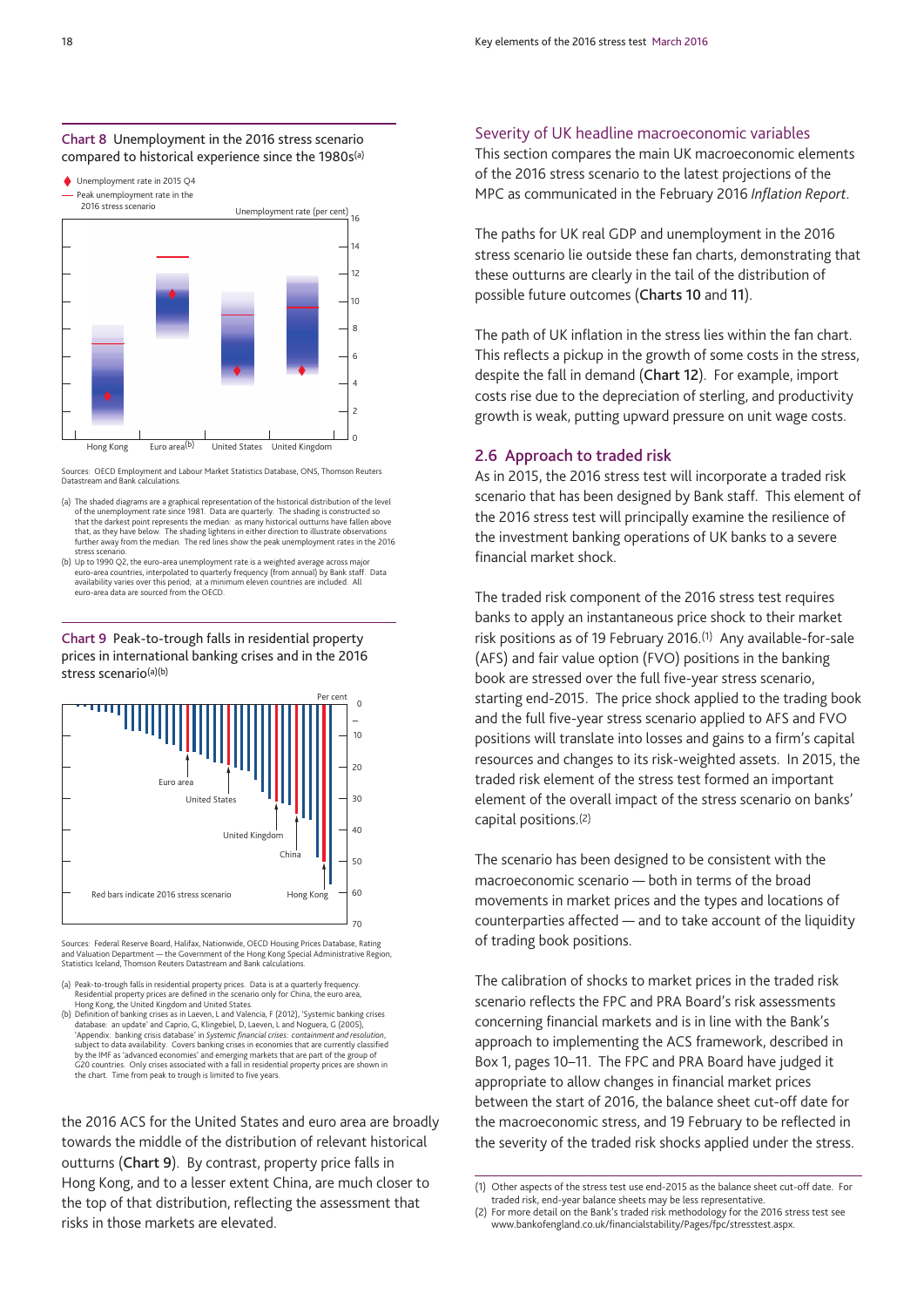**Chart 10** UK real GDP projection in the stress scenario relative to the February 2016 *Inflation Report* projection



**Chart 12** UK inflation in the stress scenario relative to the February 2016 *Inflation Report* projection



Sources: ONS and Bank calculations.

The fan charts depict the probability of various outcomes for real GDP, the unemployment rate and CPI inflation. They have been conditioned on the assumption that the stock of purchased assets financed by the<br>issuance of c years. To the right of the vertical dashed line, for all charts, the distribution reflects uncertainty over the evolution of GDP, CPI inflation or the unemployment rate in the future. For unemployment, the fan begins in<br>20 outturns are also expected to lie within each pair of the lighter coloured areas on 30 occasions. In any particular quarter of the forecast period, GDP, CPI inflation or the unemployment rate are therefore expected to<br>lie May 2002 *Inflation Report* for a fuller description of the fan chart and what it represents.

Specifically, if there have been significant changes in market prices prior to 19 February — which would be reflected in firms' actual profit and loss up to that date — then the shocks applied under the stress test will be correspondingly smaller.

The impact of a financial market shock on banks' trading books will be critically dependant on the liquidity of their positions and, in particular, how the liquidity of these positions may be reduced in a stress scenario. This element of the approach to traded risk reflects policymakers' concerns about market liquidity risks, described in Section 2.2. As in 2015, the Bank's approach to traded risk takes account of different liquidity horizons of banks' traded risk positions by imposing larger shocks on positions that banks would take longer to close out, and smaller shocks for those positions that could be sold or hedged within shorter time frames.

Consistent with the macroeconomic scenario, the 2016 stress test will examine the ability of banks to withstand the default of seven counterparties that would be vulnerable to the macroeconomic scenario. In determining the counterparties to default, banks are instructed to consider both the current creditworthiness of their counterparties, and how that creditworthiness might deteriorate under the stress scenario. In addition to examining the impact of the default of specific counterparties, the scenario will also test the impact of the default of a portion of counterparties falling within a specific sector vulnerable under the scenario.

#### **2.7 Approach to misconduct costs**

In addition to the macroeconomic and traded risk elements of the stress, the 2016 stress test also incorporates stressed projections for potential misconduct fines and other costs



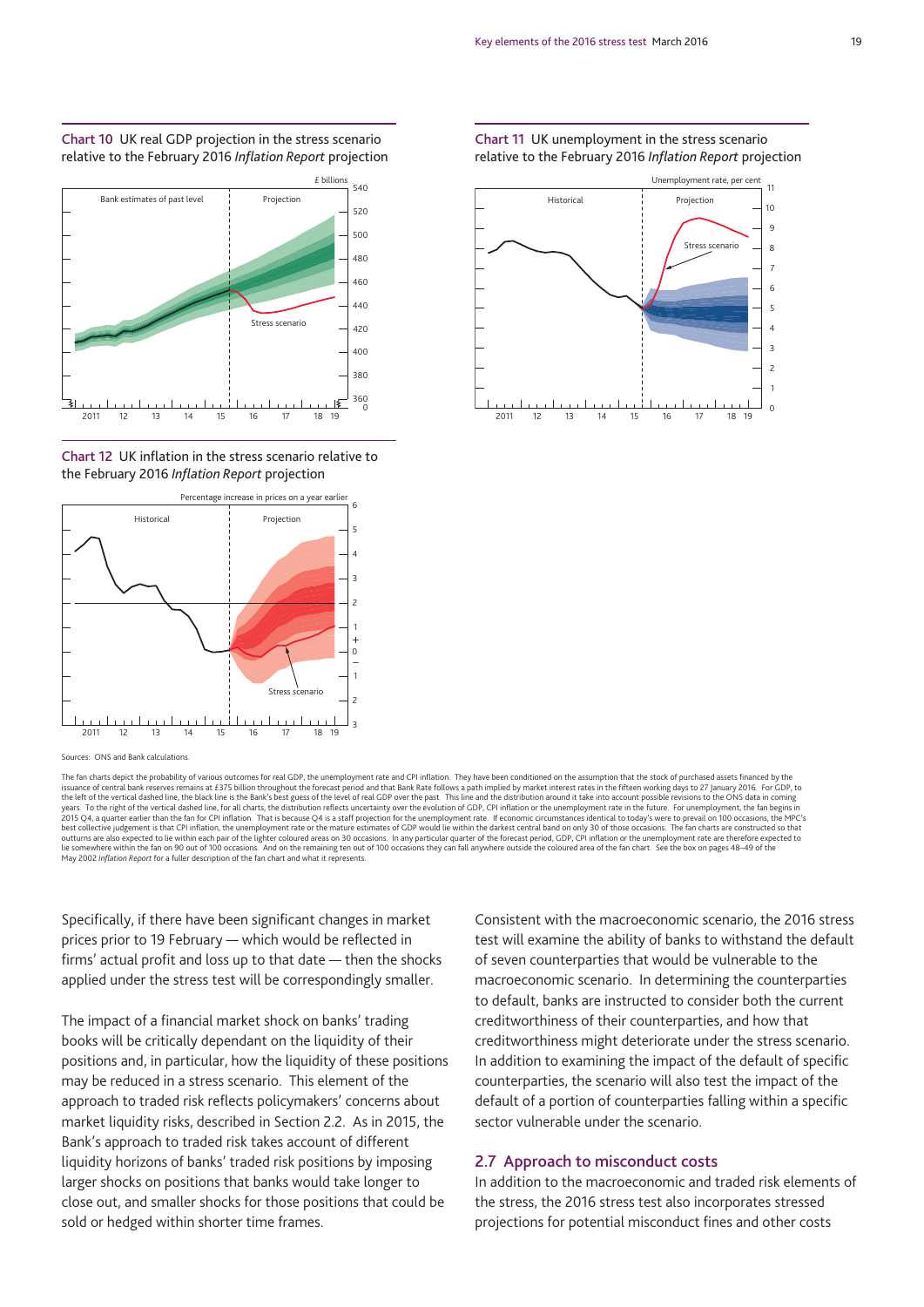## **Box 3 Aggregate UK lending profiles in the stress**

An important macroprudential goal of stress testing is to help the FPC assess whether the banking system is sufficiently well capitalised to support the real economy in the face of severe adverse shocks.

To that end, and in line with the approach taken for the Bank's 2015 stress test, the Bank has calibrated the scenario based on the assumption that banks satisfy the demand for credit from the UK real economy throughout the stress scenario. That is, banks are assumed not to reduce the supply of credit, although rises in bank funding costs are passed through to borrowers.

The Bank has published paths for aggregate lending to UK households and private non-financial corporates (PNFCs) based on that assumption. Stress-test participants will be expected to submit projections for lending under the stress which are consistent with those aggregate paths.<sup>(1)</sup>

Over the five years of the stress scenario, lending to the UK real economy increases by around 4.5% in total (**Chart A**). During the first two years of the stress scenario, lending contracts, as a result of weaker business investment and lower

beyond those paid or provided for by the end of 2015 — the start point of the scenario.

There remains a very high degree of uncertainty around any approach to quantifying misconduct cost risks facing UK banks. Following very similar methodology to that applied in the Bank's 2015 stress test, the stressed projections for misconduct costs over and above those incurred or provided for at end-2015 will relate to known misconduct issues, such as mis-selling of payment protection insurance and misconduct in wholesale markets, and will be in addition to the macroeconomic element of the test.

Banks are asked to provide stressed projections for misconduct costs which have a low likelihood of being exceeded. Partly because they relate only to known issues, however, they cannot be considered a 'worst case' scenario.

## **3 Baseline**

In addition to the stress scenario, the 2016 test will assess projections of banks' profitability and capital ratios under a baseline macroeconomic scenario. The UK macroeconomic variables in the baseline scenario have been developed by Bank staff and are broadly consistent with the forecasts published in the February 2016 *Inflation Report*. The





Sources: Bank of England and Bank calculations.

(a) The baseline projection is designed to be broadly consistent with the forecasts published in the February 2016 *Inflation Report*.

household appetite for borrowing. Loan demand is also dampened in the early part of the stress scenario by a rise in the cost of credit, as increases in bank funding costs are assumed to be passed through into loan rates. Lending recovers somewhat thereafter as the fall in bank funding costs reduces the cost of borrowing, and economic activity increases.

(1) For further guidance on details provided to participating banks on balance sheet modelling see the *Guidance for participating banks and building societies*; [www.bankofengland.co.uk/financialstability/Pages/fpc/stresstest.aspx.](www.bankofengland.co.uk/financialstability/Pages/fpc/stresstest.aspx)

international macroeconomic variables are largely consistent with the IMF's October 2015 *WEO* projections. The remainder of this section provides a short summary of the key features of the baseline scenario.

World PPP-weighted GDP has grown at an average rate of around 3.5% a year since its 2009 trough. Having slowed slightly during 2015, world GDP growth is projected to rise from 2016 onwards in the baseline projection, averaging 3.8% through the five-year horizon. This is marginally weaker than the baseline incorporated in the Bank's 2015 stress test, in which world GDP grew by an average of 4%.

Advanced economies continue to recover in the 2016 baseline, albeit at different rates. US growth is expected to peak at 2.6% in 2017. Growth in the euro area is weaker, peaking at 1.7% in 2017. Chinese growth slows to around 6% over the first two years of the projection, before picking back up to around 6.3% by the end of 2020. In the near term, past declines in oil prices push down on inflation globally. Euro-area inflation remains low through the horizon, reaching 1.7% by 2020.

In the United Kingdom, growth remains fairly solid in the near term, averaging 2.2% in 2016 before rising a little thereafter. In common with the baseline for world growth, however, the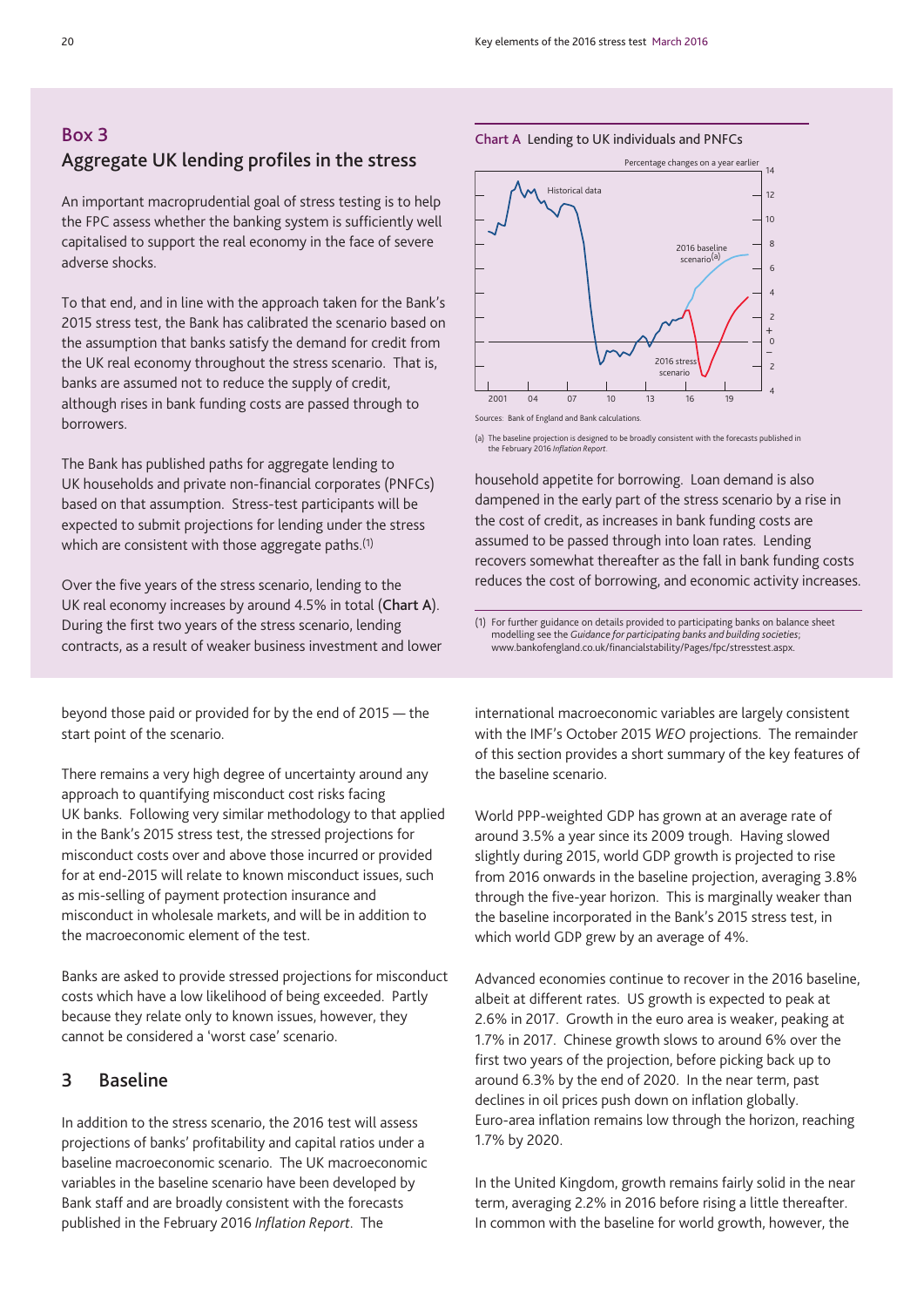UK baseline output projection is slightly weaker than the baseline incorporated in the Bank's 2015 stress test. Unemployment continues to drift down slightly, settling at around 4.7%. Inflation remains low for much of 2016 before picking up to a little above 2% in 2018. These projections are consistent with the modal projections presented in the Bank's February 2016 *Inflation Report*. Asset prices continue to rise throughout the baseline scenario.

## **4 Hurdle rate**

#### **Policy response to the stress test and hurdle rate framework**

The results of the stress test, together with the results of stress tests that banks conduct as part of their ICAAPs which may feature firm-specific tests prescribed by the PRA provide the FPC and the PRA with a rich information set.(1) These results, and other relevant information are used by each of the FPC and the PRA to co-ordinate their policy responses to ensure that the banking system as a whole, and individual banks within it, have sufficient capital to absorb losses and maintain the supply of credit to the real economy in a stress. They can do so by adjusting a range of regulatory capital buffers, including the UK countercyclical capital buffer, sectoral capital requirements (SCRs) and the PRA buffer. The PRA may also require a bank to take action to strengthen its capital position, depending on the PRA's assessment of that bank's capital adequacy.

#### **4.1 Setting capital buffers**

Should the FPC and the PRA decide to change capital buffers following the stress test, the FPC will move first. It will consider the stress-test results as it evaluates the overall capital adequacy and resilience of the UK financial system. In making these judgements, the FPC will be looking at, among other things, the number of institutions that suffer very sharp declines or very low capital or leverage ratios post-stress; indications that system-wide bank behaviour in a stress could adversely affect the macroeconomy or the stability of other parts of the financial system; and widespread sectoral concentrations in losses. If the exercise and other indicators reveal inadequate systemic resilience, the FPC will consider the case for adjusting system-wide capital buffers. In producing their balance sheet projections under the stress scenario, banks should assume that the FPC will set the CCyB rate at zero in the stress.

The PRA will then consider the capital adequacy of each individual bank. In making these judgements, the PRA will take into account all available information, including the results of the stress test, any system-wide buffer that has been set, any steps the bank has taken to strengthen its capital position since the start of the exercise, and the risk management and governance capabilities of the bank, in line with the approach to Pillar 2B set out in the Pillar 2 policy

statement.(2) If the exercise reveals a bank's capital position needs to be strengthened further, the PRA will consider the case for adjusting the PRA buffer.

#### **4.2 Hurdle rate framework**

As well as informing the appropriate size of regulatory buffers, the stress-test framework also examines whether a bank has sufficient capital resources. If it does not, it will be required to take action to strengthen its capital position over an appropriate time frame.

A key determinant of whether a bank will be required to take action as a result of the stress test is where its capital ratio falls in the stress scenario, relative to the level of capital that banks are expected to maintain in the stress.(3) That level of capital is often referred to as the 'hurdle rate'.

In the 2015 stress test, the hurdle rate framework included a threshold set at 4.5% of risk-weighted assets to be met with common equity Tier 1 (CET1) capital and a 3% leverage ratio threshold to be met with Tier 1 capital (of which relevant additional Tier 1 (AT1) instruments would be permitted to comprise up to 25%). There was a strong presumption of action if a bank's capital was projected to fall below these thresholds in the stress.

Banks are permitted to submit a limited set of credible management actions that they could realistically take in a stress to improve their capital positions.(4) Improving stressed capital ratios through deleveraging (in particular relative to banks' baseline plans) would be constrained (see Box 3 on page 20).

As set out in the *Approach Document*, to improve the consistency between the concurrent stress test and the regulatory capital framework, the hurdle rate framework will evolve in two ways, starting with the 2016 stress test.

First, each bank will be expected to meet its minimum risk-based CET1 capital requirements in the stress scenario. This is comprised of both the internationally agreed minima ('Pillar 1') and any uplift to that minimum capital requirement set by the PRA through Pillar 2A.(5) Pillar 2A is intended to correct for risks that are not captured (or not adequately captured) in Pillar 1, such as risks associated with banks' own

<sup>(1)</sup> For more details about the stress testing firms are expected to undertake as part of their ICAAPs, see [www.bankofengland.co.uk/pra/pages/supervision/activities/](http://www.bankofengland.co.uk/pra/pages/supervision/activities/anchorscenario.aspx) [anchorscenario.aspx.](http://www.bankofengland.co.uk/pra/pages/supervision/activities/anchorscenario.aspx)

<sup>(2)</sup> For more information see [www.bankofengland.co.uk/pra/Documents/publications/](www.bankofengland.co.uk/pra/Documents/publications/ps/2015/ps1715.pdf) [ps/2015/ps1715.pdf.](www.bankofengland.co.uk/pra/Documents/publications/ps/2015/ps1715.pdf)

<sup>(3)</sup> The hurdle rate framework outlined in this section also applies to banks' baseline projections.

<sup>(4)</sup> For further details on the guidance issued to participating firms associated with management actions, see [www.bankofengland.co.uk/financialstability/Pages/fpc/](http://www.bankofengland.co.uk/financialstability/Pages/fpc/stresstest.aspx) [stresstest.aspx.](http://www.bankofengland.co.uk/financialstability/Pages/fpc/stresstest.aspx)

<sup>(5)</sup> All participants in the 2016 stress test with December financial year ends have disclosed their current Pillar 2A requirements in their 2015 Annual Reports. Nationwide, which has an April year end, disclosed its current Pillar 2A requirement in its 2015–16 Interim Results.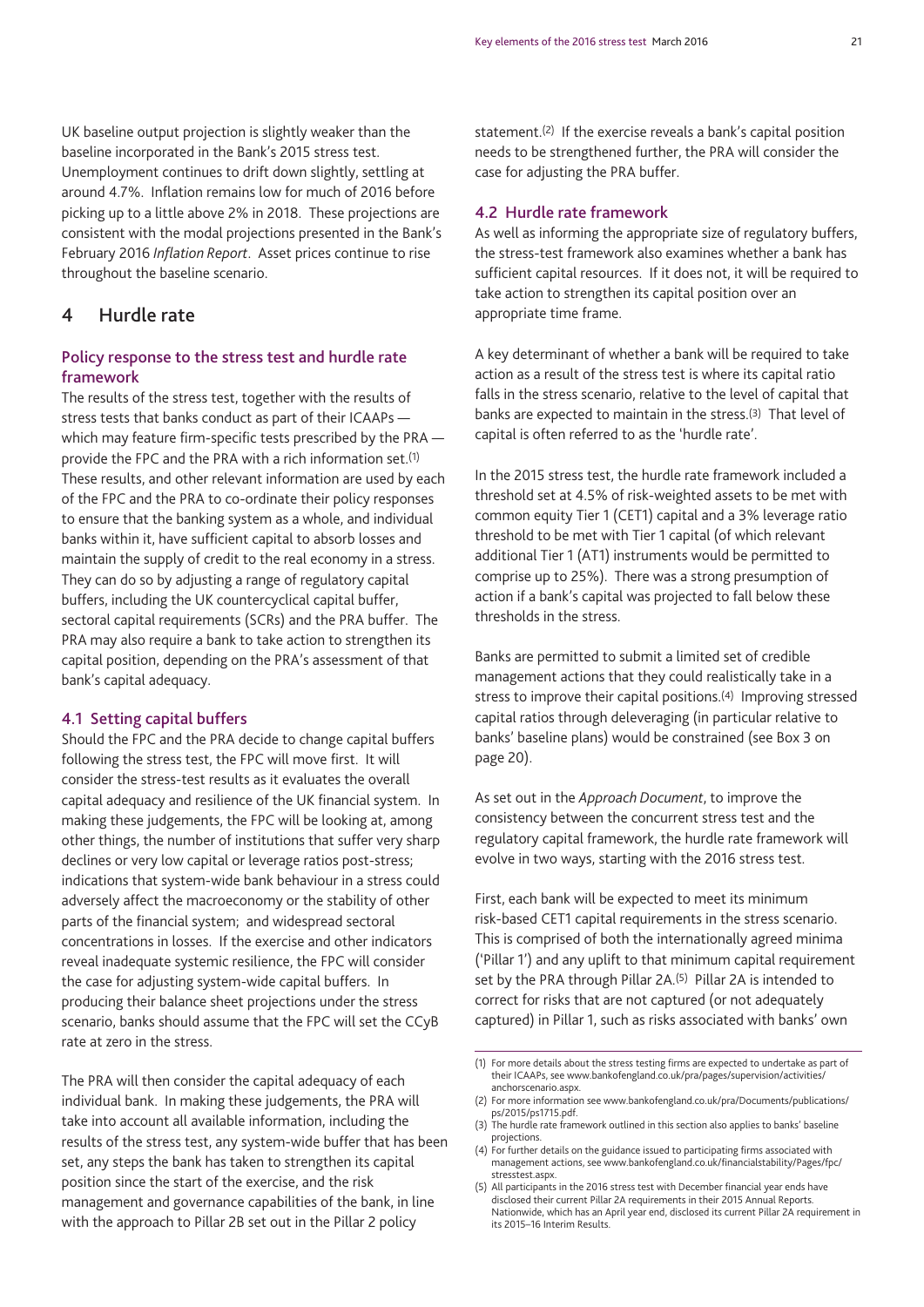pension schemes. Given that, the Bank judges that Pillar 2A CET1 should be treated in the same way as Pillar 1 CET1 requirements, and therefore be explicitly and transparently included in the hurdle rate. As Pillar 2A varies across banks, this will mean there is no longer a common CET1 risk-weighted hurdle rate across all banks. As in 2015, each bank will continue to be expected to meet its minimum 3% Tier 1 leverage ratio requirements.

A second change is that the 2016 stress test will more closely mirror the overall capital framework by considering the results for systemic banks against not just the hurdle rate but also a 'systemic reference point'.

Barclays, HSBC, RBS and Standard Chartered have been designated as global systemically important banks (G-SIBs), with associated risk-weighted G-SIB capital buffers that, by 2019, will range between 1% and 2.5% of CET1 capital. Each of these banks will also have an additional leverage buffer to reflect their systemic importance, set at 35% of their corresponding risk-weighted capital buffer. The phasing in of these buffers began at the start of 2016 and will proceed in equal increments, with the buffers coming into full effect in 2019. The Bank intends to use the sum of the hurdle rate and these G-SIB buffers as they are phased in as an additional systemic reference point against which to assess the impact of the stress scenario on global systemically important banks.(1)

The introduction of this systemic reference point balances the desire to hold systemic banks to higher standards with the need to preserve the usability of the G-SIB buffer. All capital buffers are usable in a real stress and serve a macroprudential purpose: by absorbing the impact of the stress they reduce the incentive for banks to withdraw services, such as credit provision to the real economy. The purpose of the G-SIB buffer is to ensure that banks judged to be globally systemically important can withstand a greater stress than those who are not, reflecting the greater economic cost of their failure. The severity of the concurrent stress scenario reflects the FPC and PRA risk tolerance for the banking system as a whole. Using the G-SIB buffer as an additional reference point for global systemically important banks ensures these banks could absorb an even greater stress in practice.

Given the changes to the hurdle rate framework, and the introduction of systemic reference points described above, **Table B** illustrates how the hurdle rate and systemic reference point for an example bank might evolve through the 2016 stress scenario period. In this illustrative example, the bank has Pillar 2A CET1 capital set at 2% of risk-weighted assets close to the average for stress-test participants as disclosed in banks' annual accounts. The example bank also has a G-SIB buffer which will eventually rise to 1.5% and therefore an additional leverage buffer that will rise to 0.53% in 2019.

**Table B** Illustrative example of how a hypothetical bank's hurdle rate and systemic reference point would evolve during the 2016 stress-test scenario<sup>(a)</sup>

#### **CET1 capital ratio (per cent of risk-weighted assets)**

|                                                               | Pillar 1 | Pillar 2A      | Hurdle<br>rate | G-SIB<br>buffer | Systemic<br>Reference<br>Point |
|---------------------------------------------------------------|----------|----------------|----------------|-----------------|--------------------------------|
| 2016                                                          | 4.5      | 2              | 6.5            | 0.38            | 6.88                           |
| 2017                                                          | 4.5      | 2              | 6.5            | 0.75            | 7.25                           |
| 2018                                                          | 4.5      | 2              | 6.5            | 1.13            | 7.63                           |
| 2019 and beyond                                               | 4.5      | $\overline{c}$ | 6.5            | 1.5             | 8.00                           |
| Tier 1 leverage ratio (per cent of leverage exposure measure) |          |                |                |                 |                                |
| 2016                                                          |          |                | 3              | 0.13            | 3.13                           |
| 2017                                                          |          |                | 3              | 0.26            | 3.26                           |
| 2018                                                          |          |                | 3              | 0.39            | 3.39                           |
| 2019 and beyond                                               |          |                | 3              | 0.53            | 3.53                           |

(a) Numbers rounded to two decimal places.

For two banks otherwise alike, the supervisory response to a bank projected to fall below its hurdle rate in the stress will be more intensive relative to a bank projected to fall below its systemic reference point. For banks projected to fall below their hurdle rates in the stress, there is a strong presumption that the PRA will require them to take action to strengthen their capital positions. G-SIBs projected to fall below their systemic reference point, but not their hurdle rate, will still be expected to strengthen their capital positions. But the intensity of these actions will, all other things equal, be less intensive across one or more dimensions, including:

- **Time to restore:** the time afforded to stress-test participants to restore their capital positions.
- **Source of capital generation:** whether stress-test participants are expected to raise internal or external capital.
- **Quality of capital to be raised:** whether stress-test participants are expected to raise CET1 or AT1 capital.
- **Extent of the breach:** the supervisory response may take account of extent to which a bank is projected to fall below its systemic reference point or its hurdle rate.

This approach is consistent with the internationally agreed desire to hold systemic banks to higher standards while preserving the usability of the G-SIB buffer in a real-life stress event.

If a bank's capital ratio was projected to remain above both its hurdle rate, and where relevant, its systemic reference point,

<sup>(1)</sup> A systemic risk buffer, due to be introduced from 2019, will be applied to individual institutions by the PRA. When it comes into effect, it is envisaged that this systemic risk buffer would also form part of the systemic reference point under the ACS framework. For more details see [www.bankofengland.co.uk/financialstability/](http://www.bankofengland.co.uk/financialstability/Documents/fpc/srbf_cp.pdf) [Documents/fpc/srbf\\_cp.pdf.](http://www.bankofengland.co.uk/financialstability/Documents/fpc/srbf_cp.pdf)